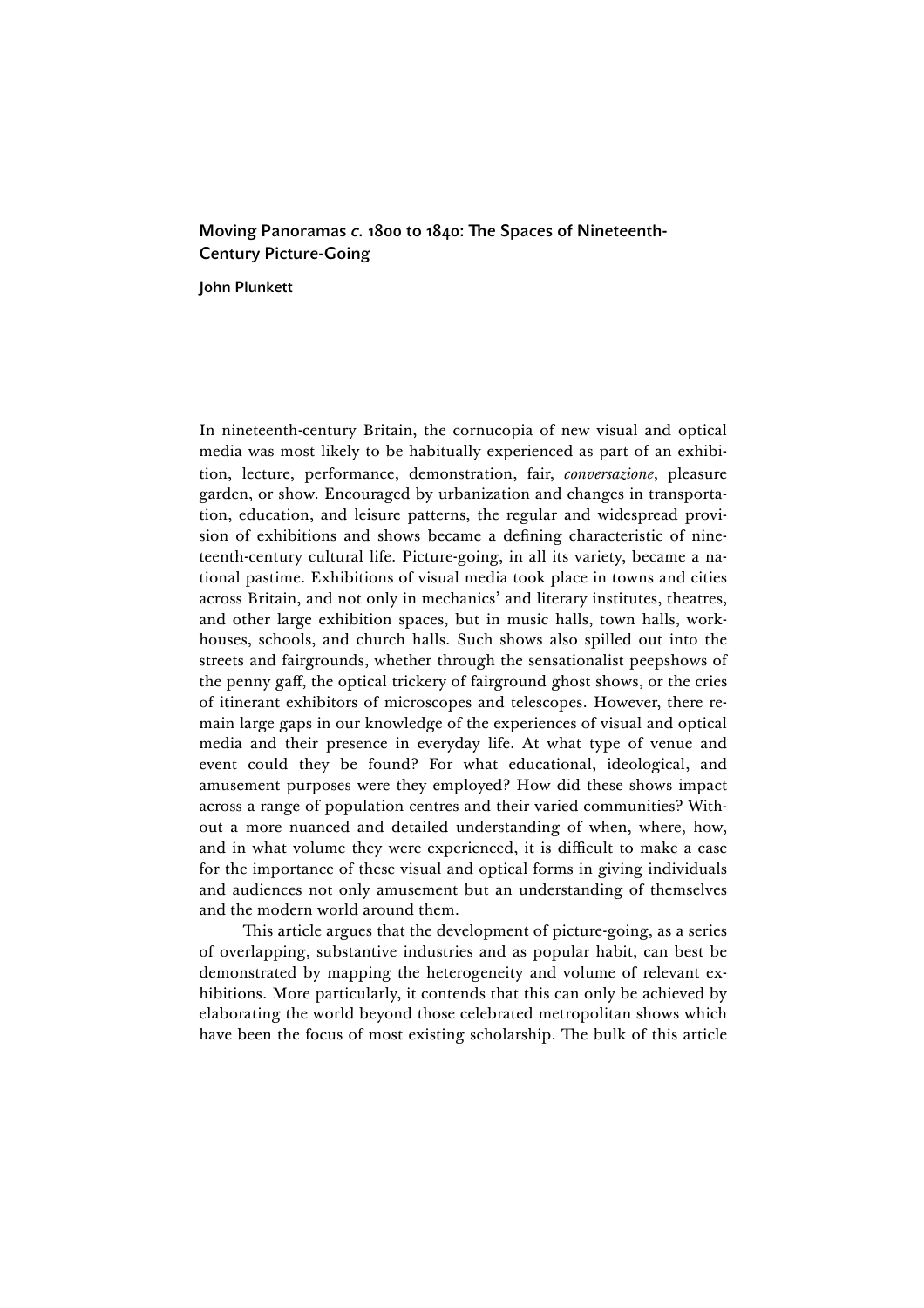is a study of the exhibition of moving panoramas in the south-west of England from *c*. 1800 to 1840. <sup>1</sup> Its regional focus seeks to exemplify the idea that where an exhibition took place was a determining factor not only in how it took place, but the meanings it produced and the way it was experienced by audiences. Importantly though, this contention does not simply imply a complete change of focus from the metropolis to the provinces, or from urban to rural spaces. Rather, there is a need to destabilize distinctions such as these, acknowledging that each locality and venue in which picture-going took place tended to define questions of centre and periphery quite differently. Places are obviously never just physical spaces, but are the product of social meanings and demographics, and are therefore always inflected by cultural, institutional, and communal predispositions, many of which are shared, but some of which conflict. The exhibition of moving panoramas demonstrates that the nature of visual shows on offer varied significantly depending on the characteristics of a particular town or city; the meaning and strategies of a performance also varied depending upon the particular type of venue or event; and all of these alternative understandings of place impacted upon the expectations and knowledges brought independently by audiences to the display or performance.

The last decade or so has seen a resurgent critical interest in nineteenth- and early twentieth-century visuality, and with the devices, technologies, and shows that fostered the period's fascination with the boundaries between the visible and invisible, imagination and reality, the material and ideal. Isobel Armstrong, for example, has brilliantly demonstrated that the modernity of the period was itself often characterized in terms of the 'the status of the image, the nature of mediation (or bringing about of a changed state), and the problem of knowledge and perceptual

<sup>&</sup>lt;sup>1</sup> This article derives from a large AHRC-funded project, 'Moving and Projected-Image Entertainment in the South-West 1840–1914', undertaken by Joe Kember, Jill Sullivan, Ros Leveridge, and myself. The introduction to this article draws on the jointly written chapter 1 of our forthcoming *Picture-Going: Popular Visual and Optical Shows in the South-West 1820–1914*.

A number of abbreviations are used for newspapers throughout this article, listed as follows: *BC*, *Bath Chronicle*; *BM, Bristol Mercury*; *DIPSG*, *Devonport Independent and Plymouth and Stonehouse Gazette*; *EPG*, *Exeter and Plymouth Gazette*; *NDJ, North Devon Journal*; *PDWJ*, *Plymouth and Devonport Weekly Journal*; *RCG*, *Royal Cornwall Gazette*; *TEFP*, *Trewman's Exeter Flying Post*.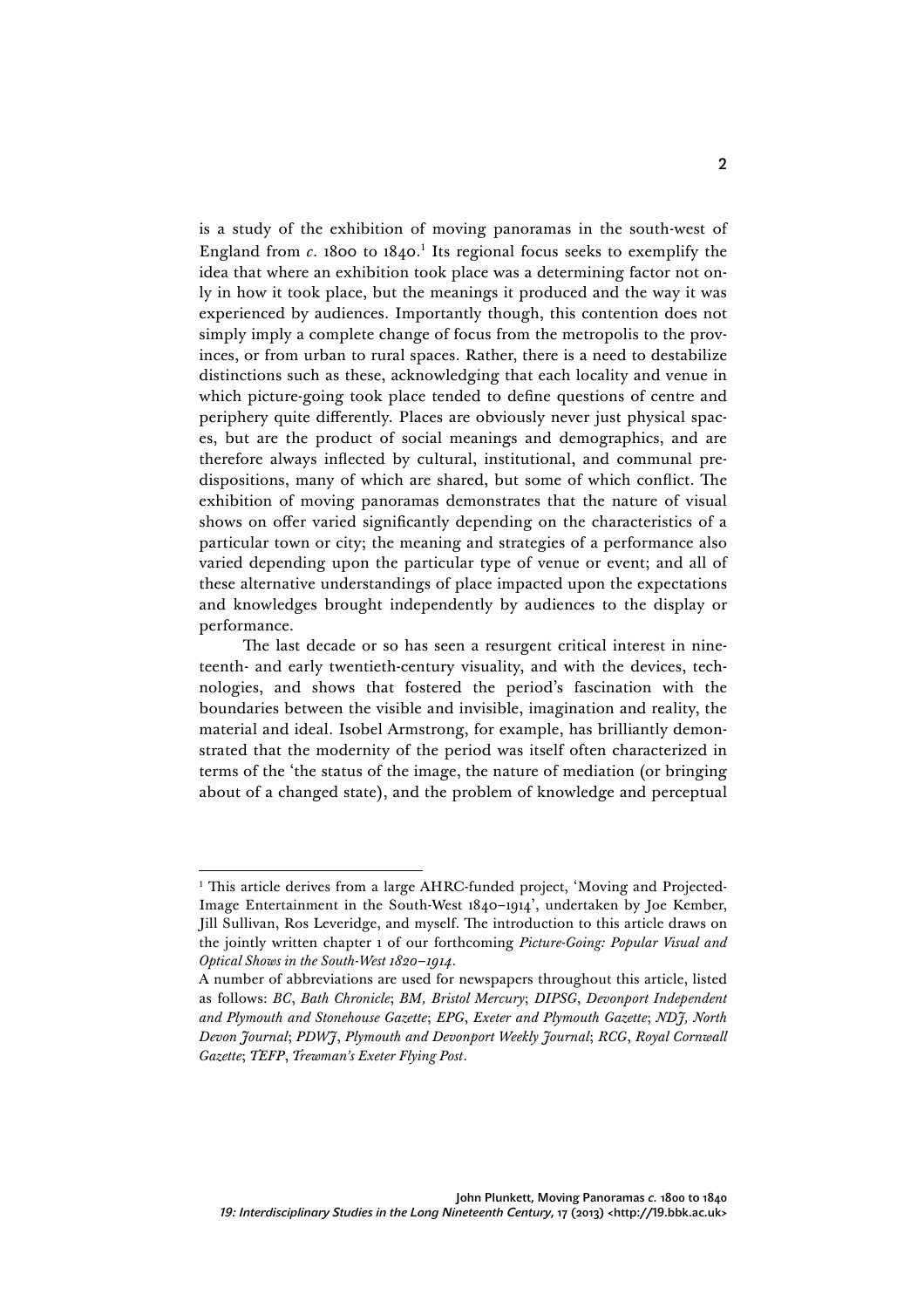certainty'. <sup>2</sup> Yet while existing studies of nineteenth-century visual culture have done much to historicize modes of vision and visuality, they have only been able to elaborate in limited detail the landscape of visual and optical shows. This is partly due to the fact that the necessary archives, principally newspapers, have been difficult to access and work through unless digitized, but also because popular exhibition practices, as such, have fallen at the edges of different disciplinary concerns. There has, instead, been a powerful implicit tendency to consider 'The Audience' as a single unified body and spectatorship as if it were an inalterable feature or quality shared transparently within it. Typical of this is Jonathan Crary's influential and much-anthologized *Techniques of the Observer: On Vision and Modernity in the Nineteenth-Century* (1992). Following in the path of Walter Benjamin, Crary links new visual technologies with changes in the modern sensorium, arguing that they helped to discipline subjectivity to the rhythms of industrialization. This approach opens up many fertile questions. However, in this volume, Crary demonstrates little interest in the specificities of actual exhibitions and viewing experiences and the ways they might complicate his thesis. The broader term, 'picture-going', by contrast, signifies first and foremost an action and an experience, delimited on each occasion by specific circumstances, and deliberately evoking something of the excitement and speculation generated by attending a show.<sup>3</sup>

Research concerning picture-going, detailed by more grounded evidence concerning exhibitions and their audiences, thus presents an opportunity to define terms such as 'visuality' and 'modernity' dynamically and openly, embracing the ambivalences of such terms, and acknowledging that they are not only aligned with hegemonic cultural forces. This approach also counters other academic definitions, inspired especially by the work of Georg Simmel and Benjamin, of a specifically *urban* modernity as the single master paradigm explaining the form and functions of exhibitions. Neatly summarized by film scholars, Daniel Biltereyst, Richard Maltby, and Phillipe Meers,

> the modernity thesis proposed that disruptive economic, social and cultural effects of urbanization and industrialization created a state of constant sensory change, nervous stimula-

<sup>2</sup> Isobel Armstrong, *Victorian Glassworlds: Glass Culture and the Imagination 1830– 1880* (Oxford: Oxford University Press, 2008), p. 254.<br><sup>3</sup> The term 'picture-going' derives from many collective discussions with the re-

search team over the course of the AHRC project.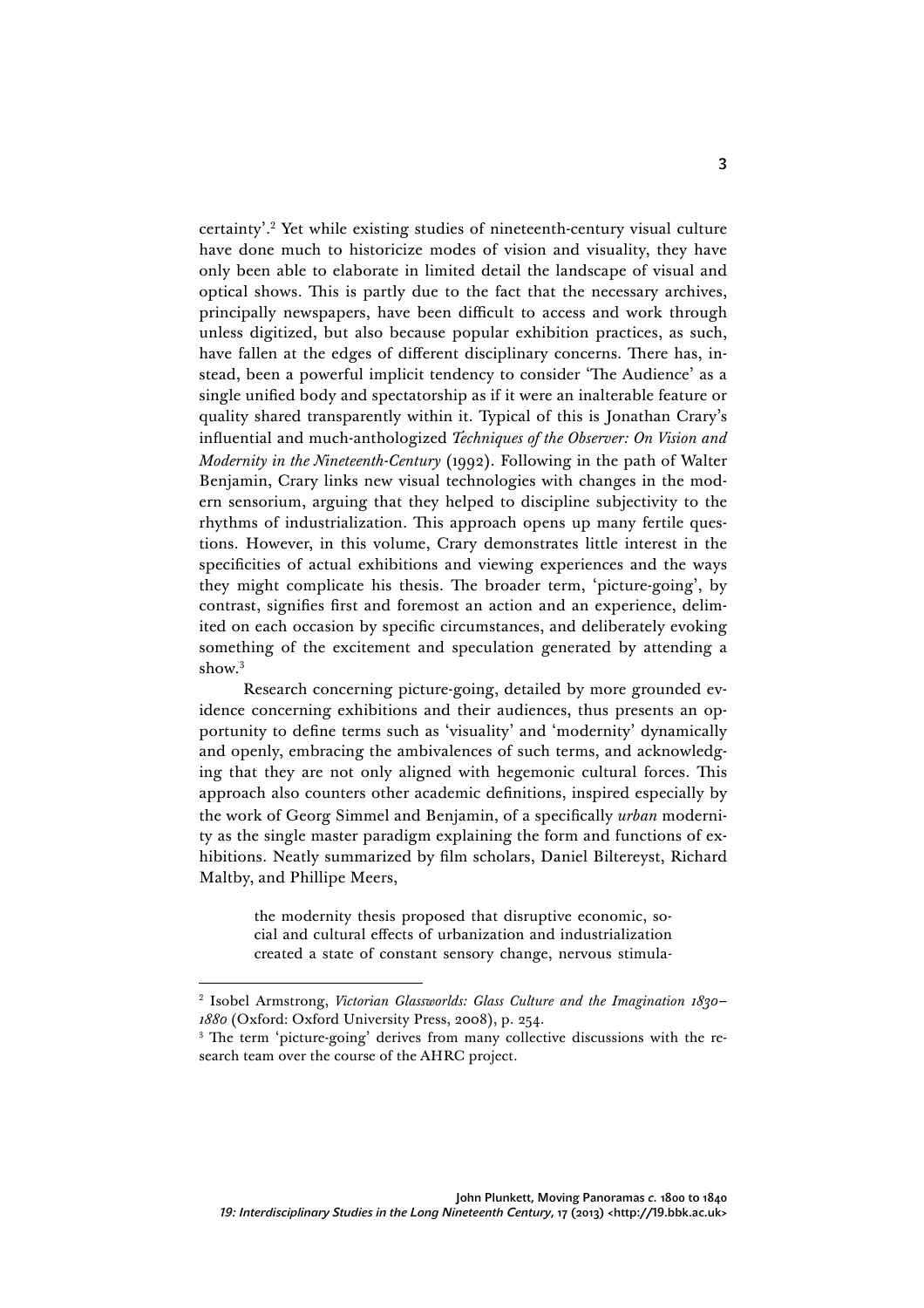tion, feverish stress, speed and bodily peril, and that cinema both reflected this state and was a consequence of it, promoting a particular gaze or form of perception. 4

By contrast with this definition of a specialized mode of perception geared especially to the dynamics of shock and spectacular display, recent work concerning varied exhibition cultures, including early film, has uncovered a series of more sedate and comforting pleasures, suggesting that modern media drew upon a much wider range of visual and cognitive regimes, and fully participated in modernity's repackaging of more traditional social forms.<sup>5</sup>

Especially significant to our current understanding of audiences' ambivalent and conjoined encounter with both 'the modern' and different modes of visuality has been the growing body of work on nineteenthcentury 'popular science'. <sup>6</sup> Recent scholarship has sought to elaborate the variegated networks and spaces of exhibition in order to demonstrate the pervasive yet heterogeneous ways 'popular science' was disseminated. Aileen Fyfe and Bernard Lightman's collection, *Science in the Marketplace: Nineteenth-Century Sites and Experiences*, is exemplary in its attempt to shift attention towards new readings of 'the roles of *sites* and *experiences*'. <sup>7</sup> With-

 $\overline{a}$ <sup>4</sup> Daniel Biltereyst, Richard Maltby, and Philippe Meers, 'Cinema, Audiences, and Modernity: An Introduction', in Daniel Biltereyst, Richard Maltby, and Philippe Meers, *Cinema, Audiences, and Modernity: New Perspectives on European Cinema History* (London: Routledge, 2012), pp. 1–16 (pp. 3–4).

<sup>5</sup> For this perspective in early film studies, see, especially, Charles Musser, 'A Cinema of Contemplation, a Cinema of Discernment: Spectatorship, Intertextuality and Attractions in the 1890s', in *The Cinema of Attractions Reloaded*, ed. by Wanda Strauven (Amsterdam: Amsterdam University Press, 2006), pp. 159–79; Joe Kember, *Marketing Modernity: Victorian Popular Shows and Early Cinema* (Exeter: University of Exeter Press, 2009), pp. 13–40.

<sup>6</sup> Examples include Ralph O'Connor, *The Earth on Show: Fossils and the Poetics of Popular Science, 1802–1856* (Chicago: University of Chicago Press, 2007); Bernard Lightman, *Victorian Popularizers of Science: Designing Nature for New Audiences* (Chicago: University of Chicago Press, 2007); Joe Kember, John Plunkett, and Jill Sullivan, *Popular Exhibitions, Science and Showmanship, 1840–1910* (London: Pickering & Chatto, 2012).

<sup>7</sup> Aileen Fyfe and Bernard Lightman, 'Science in the Marketplace: An Introduction', in *Science in the Marketplace: Nineteenth-Century Sites and Experiences* (Chicago: University of Chicago Press, 2007), pp. 2–13. See also *Geographies of Nineteenth-Century Science*, ed. by David N. Livingstone and Charles Withers (Chicago: University of Chicago Press, 2011); Diarmuid Finnegan, 'The Spatial Turn: Geograph-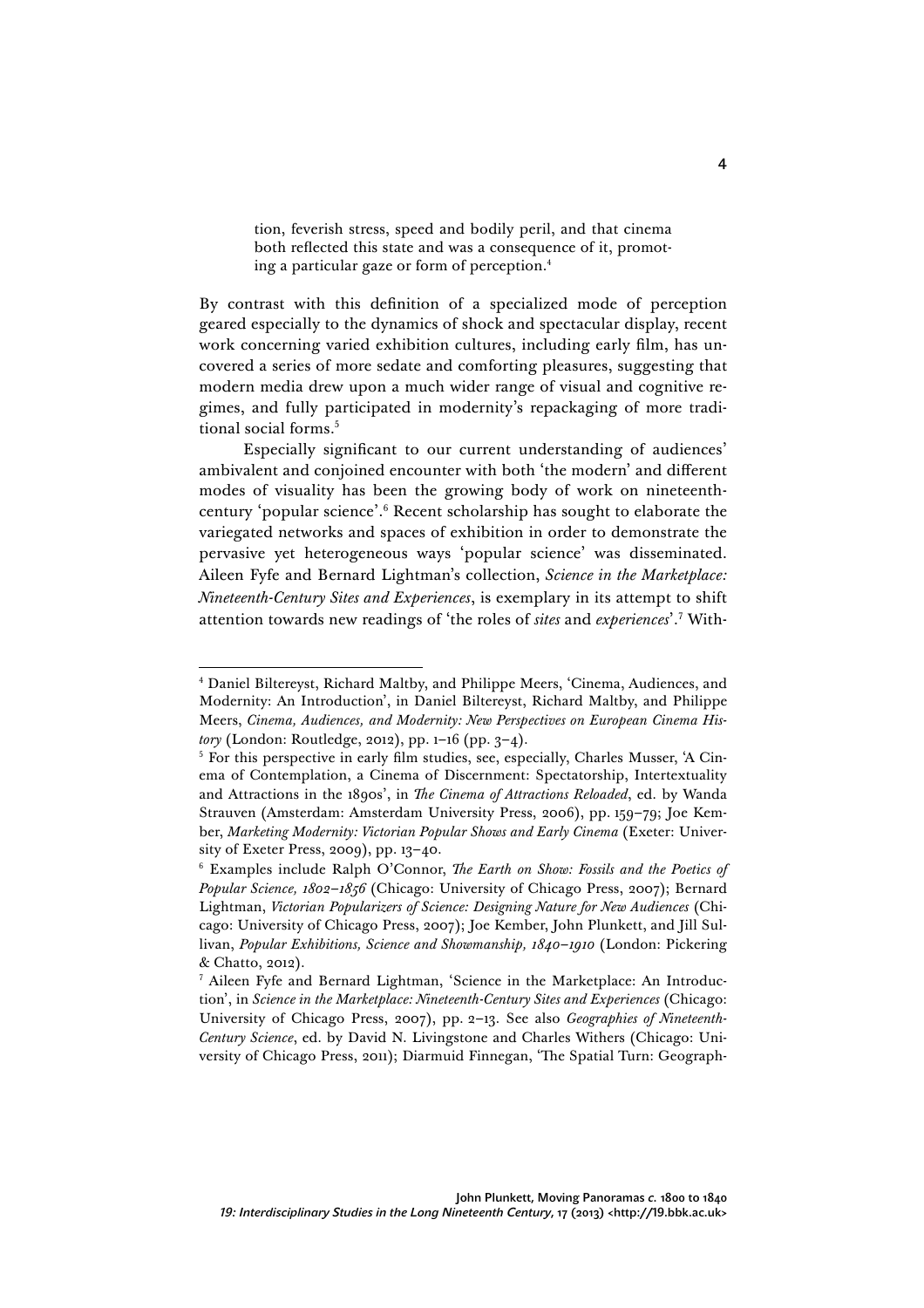in early film studies, the past ten years has similarly seen a wave of microhistorical work, now designated as part of the 'new cinema history', which has been addressing the experience of film-going within specific national and regional contexts, extending down to case studies of small towns and individual picture houses; within specific audience groups, identified variously by issues of class, gender, racial, ethnic, and sexual identity.<sup>8</sup> More broadly, as Richard Maltby has argued of attendance at film shows, the qualities of this experience 'were place-specific and shaped by the continuities of life in the family, the workplace, the neighbourhood, and the community'. <sup>9</sup> Nineteenth-century theatre historians have also demonstrated the importance of local references, actors, and settings. Jill Sullivan, for example, has argued that in the annual pantomimes that were so crucial to the commercial survival of most nineteenth-century theatres 'references to local issues, traditions, and the promoted status of theatres, managers, authors, and location all formed a part of the theatre-going experience'. 10

ical Approaches in the History of Science', *Journal of the History of Biology*, 41 (2008), 369–88.

<sup>8</sup> For a full excavation of the 'new cinema history', see, especially, Kate Bowles and others, *The New Cinema History: A Guide* (Oxford: Wiley-Blackwell, 2011). Pertinent recent studies of European and American film exhibition, including early film shows, include: *Going to the Movies: Hollywood and the Social Experience of Cinema*, ed. by Richard Maltby, Melvyn Stokes, and Richard Allen (Exeter: University of Exeter Press, 2007); *Hollywood in the Neighborhood: Historical Case Studies of Local Moviegoing*, ed. by K. H. Fuller-Seeley (Berkeley: University of California Press, 2008); Paul S. Moore, *Now Playing: Early Moviegoing and the Regulation of Fun* (New York: SUNY Press, 2008); *Cinema, Audiences and Modernity*, ed. by Biltereyst, Maltby, and Meers. See also *The London Project*, <http://londonfilm.bbk.ac.uk/>; Luke McKernan, 'Diverting Time: London's Cinemas and their Audiences', *London Journal*, 32 (2007), 125–44; Jon Burrows, 'Penny Pleasures: Film Exhibition in London during the Nickelodeon Era 1906–1914', *Film History*, 16 (2004), 66–91; Trevor Griffiths, *The Cinema and Cinema-Going in Scotland, 1896–1950* (Edinburgh: Edinburgh University Press, 2012).

<sup>9</sup> Richard Maltby, 'New Cinema Histories', in *Explorations of New Cinema History: Approaches and Case Studies*, ed. by Daniel Biltereyst, Richard Maltby, and Philippe Meers (London: Wiley-Blackwell, 2011), pp. 3–40 (p. 9).

<sup>10</sup> Jill Sullivan, *The Politics of the Pantomime: Regional Identity in the Theatre, 1860– 1900* (Hatfield: University of Hertfordshire Press, 2011), p. 10. See also Paul Maloney, *Scotland and the Music Hall, 1850–1914* (Manchester: Manchester University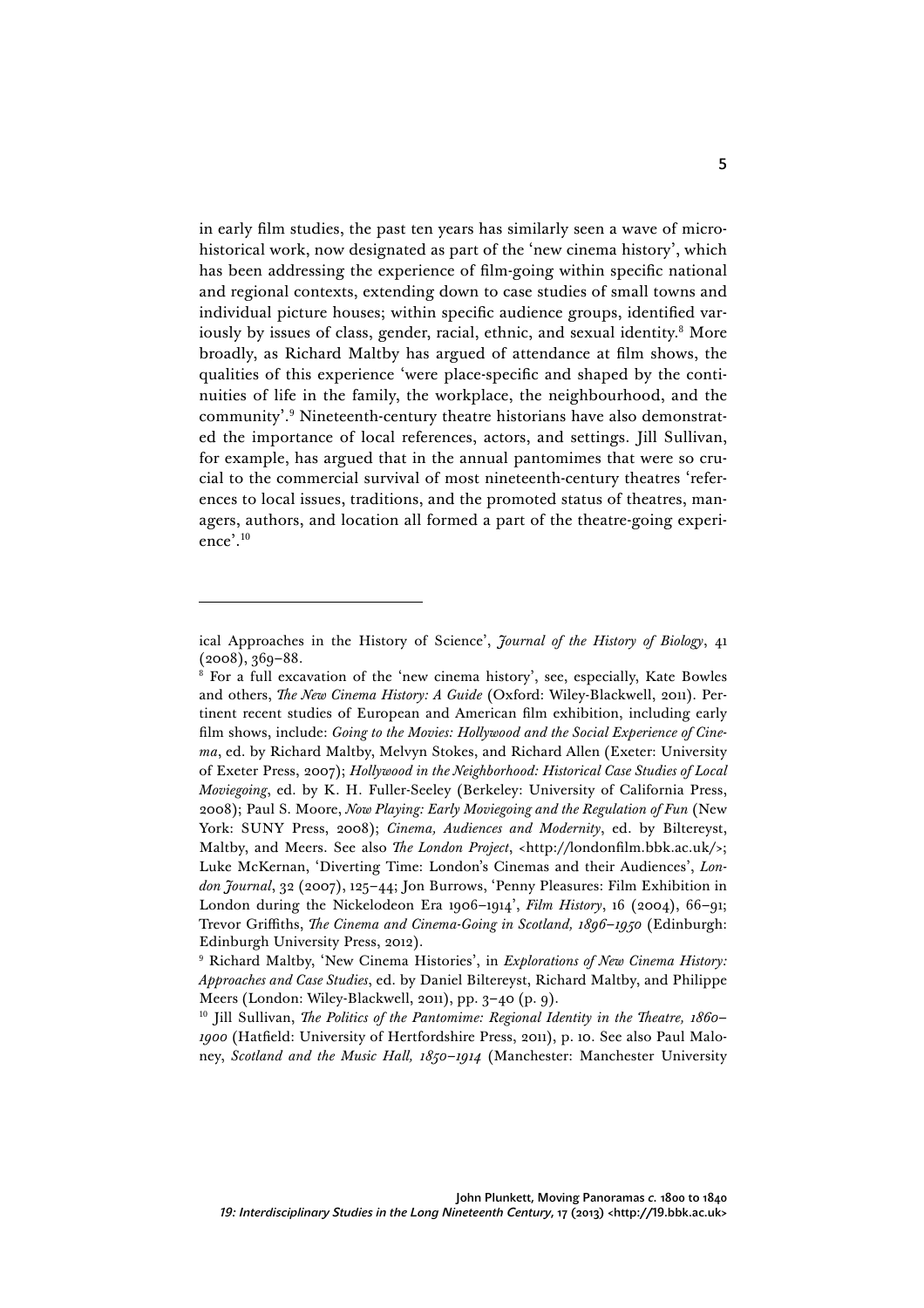The 'spatial turn', evident across a range of disciplines, which is reframing our broad understanding of science, film, and visual cultures through accounts of their exhibition and audience practices, has encouraged a move towards local and regional analysis. Recovering the ecologies of exhibition cultures has gone hand in hand with a burgeoning number of case studies of particular locales, not simply because this provides the necessary focus for teasing out the multiple dynamics of a performance event, but because, in so doing, it becomes possible to ask more fundamental questions about the nature of picture-going itself. Thus, a key element of recent studies of 'popular science' has been a move towards an exploration of the provision of lectures, demonstrations, and exhibitions in British provincial towns and cities.<sup>11</sup> In addition to providing confirmation of just how pervasive the provision of scientific spectacles was, this work has produced a much more complex national picture than that of a simple migration of metropolitan exhibition forms to the provinces. Moreover, as Diarmuid Finnegan has argued, in the historical geography of nineteenth-century science, local, regional, national, and international spaces should not be regarded as separate frames of analysis:

> It is nevertheless important to recognise that different scales of analysis cannot be presumed to be distinct and stable. Rather, they may be better thought of as intertwined in ways that require close investigation. Scaling up from a local or regional account of science to the transnational and global need not entail a move away from the local or regional. 'Big science' might be approached not as a single and monolithic entity uniformly stretched across global space but rather as a dynamic conglomeration of practices, materials and people differently assembled in different places and relying on the translation and transformation — more than straightforward

Press, 2003); and the AHRC-funded *Mapping Performance Culture: Nottingham 1857–1867*

<sup>&</sup>lt;http://www.nottingham.ac.uk/mapmoment/> [accessed 29 October 2013].

<sup>11</sup> Julia Adelman, *Communities of Science in Nineteenth-Century Ireland*, Science and Culture in the Nineteenth Century, 10 (London: Pickering & Chatto, 2009); Diarmuid A. Finnegan, *Natural History Societies and Civic Culture in Victorian Scotland*, Science and Culture in the Nineteenth Century, 9 (London: Pickering & Chatto, 2009); Simon Naylor, *Regionalizing Science: Placing Knowledges in Victorian England*, Science and Culture in the Nineteenth Century, 11 (London: Pickering & Chatto, 2010).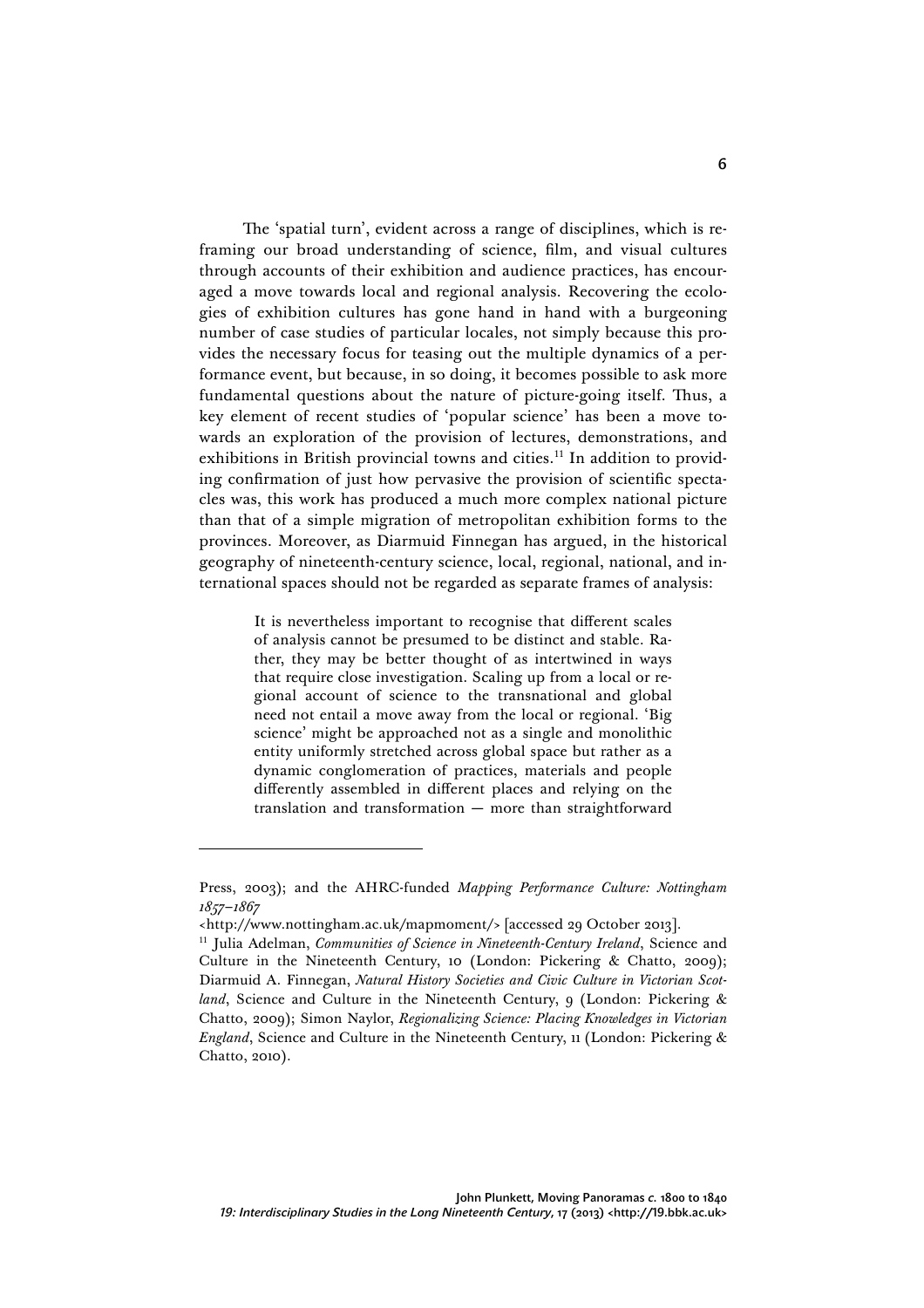diffusion — of data and theories. The implications of this are that the local and regional are not fixed points or bounded territories but rather instantiations of wider networks and flows. ('The Spatial Turn', pp. 384–85)

This interplay between local, regional, national, and international also applies to the exhibition of moving panoramas. Showman and lecturers who toured the provinces after long runs in London were certainly instrumental in the development of a nascent entertainment industry, even helping to foster a national identity based on connecting audiences to specific causes, events, or individuals, but it was equally the case that the specific cultural and social demographics of locales — its individuals, institutions, and venues — impacted upon the pattern of panorama exhibitions that were put on, as well as the success (or not) of individual shows.

While the encounter between audience and show was always locally embodied, it is notable that many visual entertainments dealt with subject matter that was global and imperial, whether it was a lantern lecture promoting missionary work in Africa or a moving panorama of the Indian Mutiny. Moving panoramas were an important means of constituting an imagined community that fused the local with the global and imperial, integrating a globalized modernity into everyday life. Benedict Anderson has famously argued for the role of print culture in creating the nation as an imagined community: yet Anderson's claim that the newspaper is the principal provider of homogeneous, empty time, whereby its readers internalize and connect with the simultaneous yet disparate events found on any one page, needs to be revised in that it is equally true of the panorama and other popular shows.<sup>12</sup> At a time of uneven literacy, the moving panorama fulfilled the same function through offering an experience of inhabiting a simultaneity of spaces. Thus, in a well-known short story published in April 1850 in *Household Words*, Dickens recounts the exploits of an enthusiastic panoramic traveller, Mr Booley, who is able to travel the globe without ever being buffeted by the physical hardships of travelling:

> Mr Booley's powers of endurance are wonderful. All climates are alike to him. Nothing exhausts him; no alternations of heat and cold appear to have the least effect upon his hardy frame. His capacity of travelling, day and night, for thousands of miles, has never been approached by any traveller of

<sup>&</sup>lt;sup>12</sup> Benedict Anderson, *Imagined Communities* (London: Verso, 2006).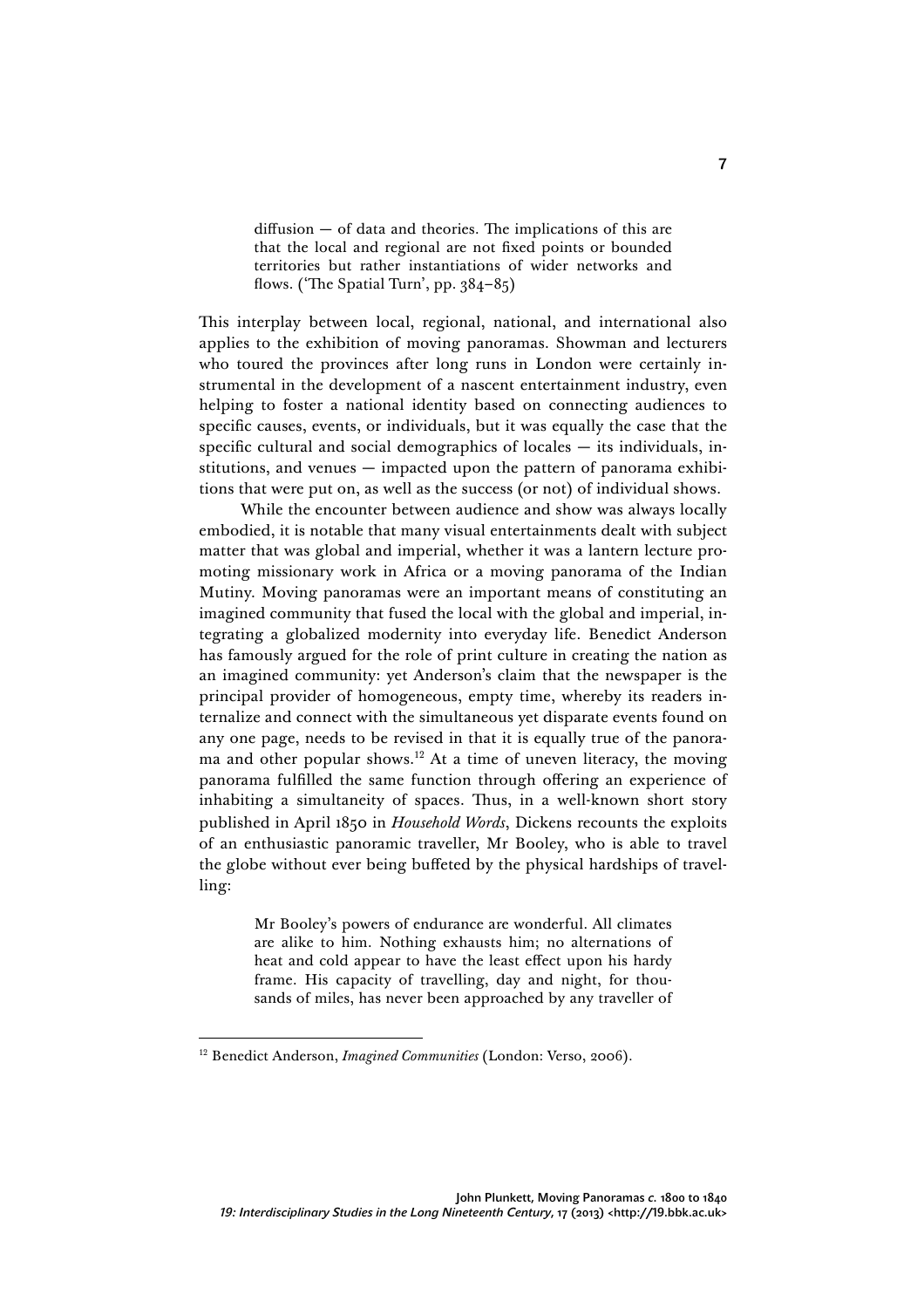whom we have any knowledge through the help of books. An intelligent Englishman may have occasionally pointed out to him objects and scenes of interest; but otherwise he has travelled alone and unattended.13

Mr Booley is always in two places at once: a viewer in London or Bristol or Barnstaple but also a virtual visitor to New Zealand, Australia, the Arctic, and India. His picture-going embodies the manner in which, through the moving panorama, the nineteenth-century 'local', 'regional', and 'provincial' were themselves being profoundly reinvented to encompass global spaces.

Nineteenth-century panorama showmen were themselves attuned to the fact that the meaning and success of each exhibition depended on the specific, local encounter between the exhibition and its audience; that they were so conscious, and sometimes sought to take advantage of it, underscores the organic nature of a spatial methodology. For example, an article on panoramas in the *Birmingham Daily Post* from 1889, which described their production process of the most spectacular scenes and the range of special effects used, demonstrates that even these set-piece extravaganzas had to be grounded in a detailed realism, precisely because it was subject to the local knowledge of their audiences:

> The representation of the Naval Review at Spithead takes quite ten minutes to prepare for. Every vessel is a set piece, and has to be put in position; and here it may be said that there is not one of these mimic warships which will not bear a critical examination through an opera glass by any man-owar's-man, for they have been made to scale after drawings at the Admiralty, and rigged by a practical seaman. Nothing less truthful would serve when the panorama paid a visit to Portsmouth or Plymouth: there would else be an inextinguishable uproar in the house.14

The hyper-similitude of the naval scene is grounded in the textual authority of engravings from the Admiralty but it is also spatially conditioned. What was 'realistic' in Plymouth or Portsmouth was not the same as Edinburgh or Manchester. Similarly, the touring panoramas and lantern lectures of picturesque Scotland or Ireland (of which there were many) must

<sup>13</sup> Charles Dickens, 'Some Account of an Extraordinary Traveller', *Household Words*, 20 April 1850, p. 77.

<sup>14</sup> 'Behind the Scenes at a Panorama', *Birmingham Daily Post*, 5 January 1889, p. 4.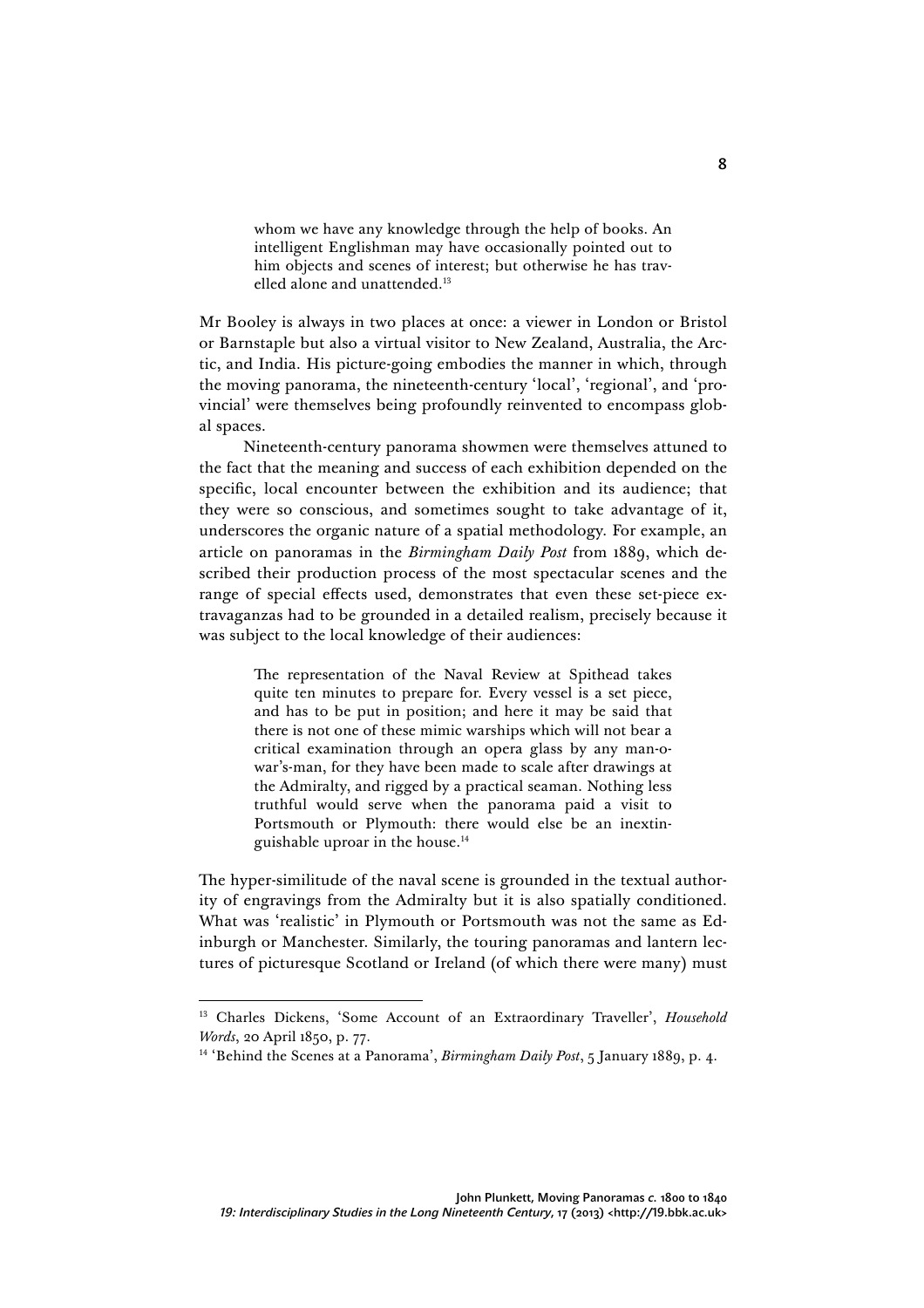have had a different meaning when exhibited in the south-west as opposed to Glasgow or Dublin.

A regional study of the moving panorama, detailed through mapping its early exhibition in the south-west *c*. 1800 to 1840, demonstrates the value of a spatial approach. The moving panorama, the dominant exhibition mode from around the 1820s, was, as Errki Huhtamo has observed, 'always a nomadic medium'. <sup>15</sup> Yet, with the notable exception of Huhtamo, most studies have focused on prominent metropolitan shows. They have downplayed its role at the forefront of large-scale touring shows in the early nineteenth century, and correspondingly flattened both the audience's picture-going experience and its overall cultural impact.<sup>16</sup> Provincial exhibition was fundamental to the commercial and aesthetic evolution of the moving panorama: the business model of the most successful showmen during the 1820s and 1830s was of extended runs with multiple canvases as they moved slowly across a region. The scale of their operations was remarkable. Our regional study of the south-west reveals that while the majority of moving panorama exhibitions were concentrated in the urban centres of Exeter, Plymouth, and Bristol, they also reached smaller towns in Devon, Somerset, and Cornwall.

One key benefit of a regional study, as opposed to a more narrowly focused micro-history, is that it provides a representative picture of variations, as well as similarities, between local practices, which enables the charting of the uneven and overlapping patterns of networks and flows at work. Mapping three different urban centres — Exeter, Bristol, and Plymouth — alongside smaller towns creates the ability to make comparative judgements regarding the impact of different types of location on the number and type of moving panorama found there. As a region, the

<sup>&</sup>lt;sup>15</sup> Errki Huhtamo, 'Peristrephic Pleasures: On the Origins of the Moving Panorama', in *Allegories of Communication: Intermedial Concerns from the Cinema to the Digital*, ed. by John Fullerton and Jan Olsson (New Barnet: Libbey, 2004), pp. 215– 48.

<sup>&</sup>lt;sup>16</sup> The most extensive treatment of the moving panorama is Errki Huhtamo's Illu*sions in Motion: Media Archaeology of the Moving Panorama and Related Spectacles* (Cambridge, MA: MIT Press, 2012). Other texts include Richard Altick, *The Shows of London* (Boston: Belknapp Press, 1978); Kevin Rockett and Emer Rockett, *Magic Lantern, Panorama and Moving Picture Shows in Ireland, 1786–1909* (Dublin: Four Courts Press, 2011); Alison Byerly, '"A Prodigious Map Beneath His Feet": Virtual Travel and the Panoramic Perspective', *Nineteenth-Century Contexts*, 29 (2007), 151– 68; Bernard Comment, *The Panorama* (London: Reaktion, 2004); Denise Blake Oleksijczuk, *First Panoramas: Visions of British Imperialism* (Minneapolis: University of Minnesota Press, 2011).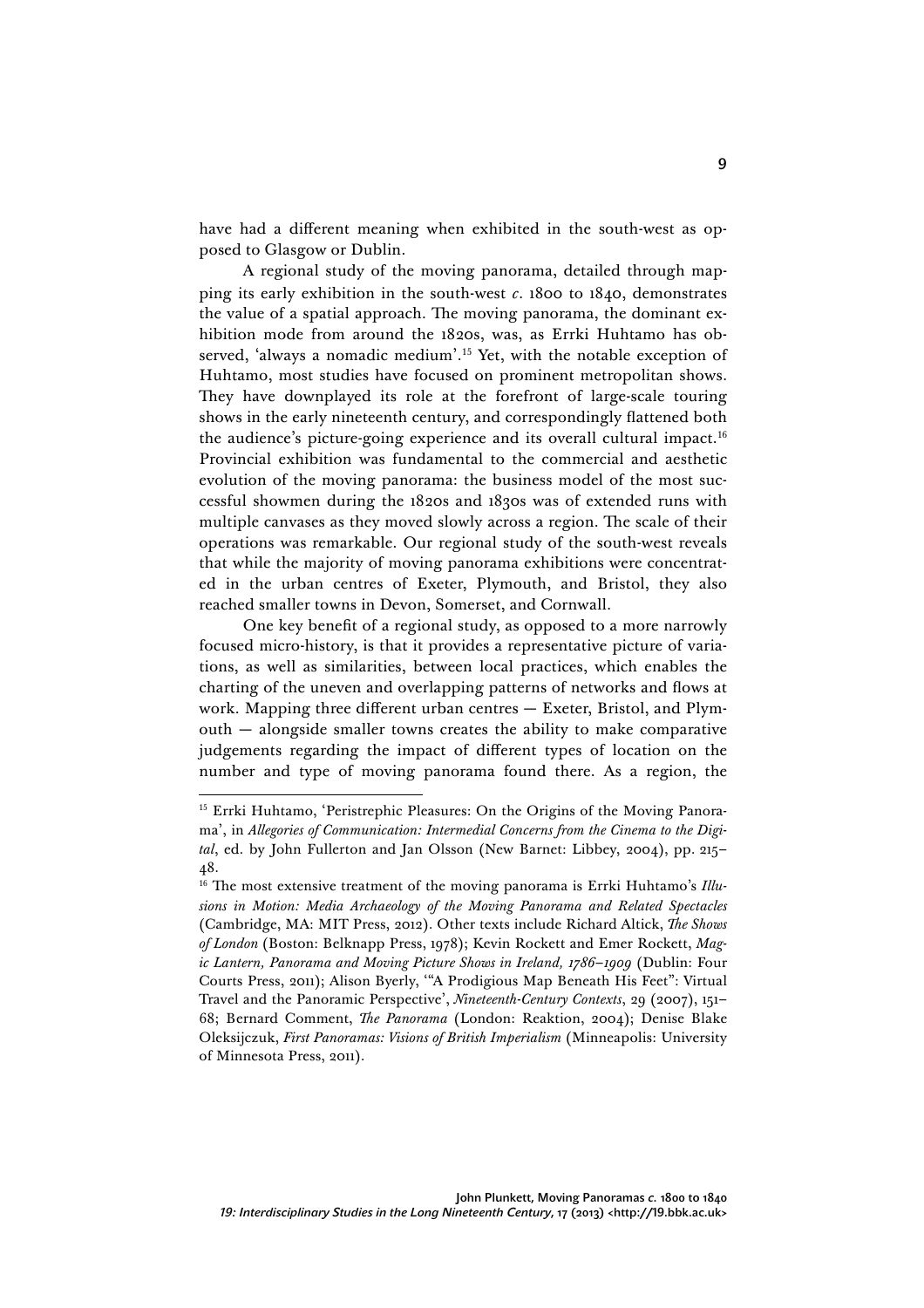south-west is notable for its heterogeneity. Bristol, with a population of 99,151 in 1821 was a significant urban centre often looking to London as a comparator city. In contrast, while Exeter and Plymouth were the most populous centres in Devon during this period (in 1821, their respective populations were 29,977 and 61,212), these two cities were part of a predominantly rural area that, particularly on the historiographical map, is a long way from the emergent industrial, working-class centres of northern England and the Midlands, areas which, together with London, have received the most scholarly attention in terms of both Victorian popular entertainment and early film. The 'provinciality' of Plymouth and Exeter is intended to demonstrate that, while seemingly a long way from the metropolitan centre of the exhibition industry, these cities still had a thriving culture of shows and lectures. It is important to emphasize though that Plymouth and Exeter were equally distinct from each other and this 'provincial' designation was itself subject to change over time due to factors such as the reaching of the railways and telegraph into different locales of Somerset, Devon, and Cornwall, and the consequent national and regional networking this created.

A regional study allows variegated results produced by individual locations to be considered as a whole, giving what Maltby has described as 'the capacity for comparison, aggregation, and scaling' ('New Cinema Histories', p. 13). Collectivizing the findings helps to build a national picture of optical shows, creating a model that is not monolithic but derives its richness and complexity from the diversity and multiplicity of locations it encompasses. In practice, exhibition and performance norms were never a purely local consideration; indeed, one key strength of a regional study is its capacity to link the experience of local audiences to national and global precedents. The moving panorama demonstrates that the exhibition of optical media was a mass practice, providing a compelling arena in which specific local audiences encountered not only modern media and exhibitions, but also the modern world itself, inflected by varied national, global, and imperial perspectives.

## The birth of an industry

As is well known, the panorama was patented by the Irish painter Robert Barker on 17 June 1787; his patent conceived it as a large circular canvas exhibited in a darkened interior. After initially exhibiting in Edinburgh, Barker was eventually able to open his rotunda in Leicester Square on 25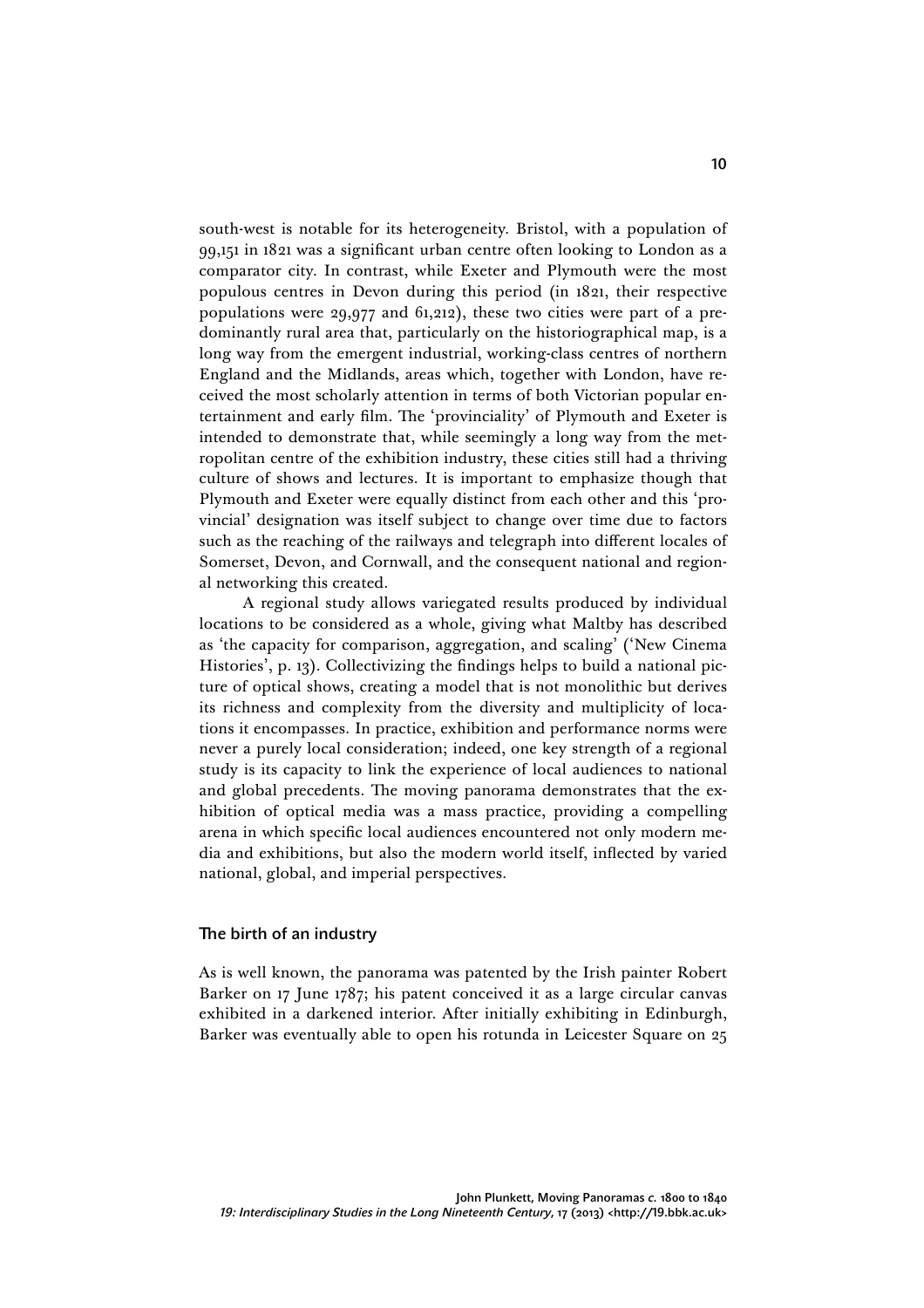May 1793. (In 1801, Thomas Edward Barker, son of Robert, set up a rival rotunda on the Strand.) Large circular panoramas, housed in permanent, purpose-built rotundas, had undoubted benefits in that their architectural features could significantly augment the visual and sensory spectacle. The Leicester Square rotunda, and subsequently the Regent's Park Colosseum (opened in 1829), enjoyed an established position as must-see sites for both metropolitan inhabitants and visitors; yet as static exhibitions, and expensive ones at that, there was an inherent limit to their appeal. The success of the early panorama exhibitions in London did nonetheless indicate the lucrative prospects for entrepreneurial exhibitors if they were able to reach the growing audiences in provincial towns and cities. Touring panoramas fitfully emerged as the dominant exhibition norm: crucially though, they were part of a more general expansion of touring entertainments. Improved transport links and the increasing availability of materials meant that touring theatres and circuses, which often built their own temporary exhibition structures, similarly became much more common during the first decades of the nineteenth century.<sup>17</sup>

It would be the 1820s before panoramas became a regular presence in the provinces. Nonetheless, the first touring shows appeared very quickly. In July 1796, Robert Dodd's 100-foot panorama of the fleet at Spithead and the conflagration of the warship *HMS Boyne*, which had been exhibiting at Spring Gardens, London, transferred to the Assembly Rooms, Norwich, where it was said to be the 'first ever presented for public inspection outside of London'. <sup>18</sup> The sparseness of newspaper coverage makes it difficult to track its full movements, but it was subsequently exhibited at Ipswich, Great Yarmouth, and Edinburgh, reaching the latter in December 1796 before continuing a meandering tour across Britain, definitely exhibiting at Birmingham (October 1798), Newcastle (May 1799), Glasgow (January 1801), and probably many other places.<sup>19</sup>

Practically, it would have been a logistical challenge to tour large, circular panoramas. The growth of touring panorama exhibitions, both in London and the provinces, thus went hand in hand with the development of visual and display formats that, initially, were either semicircular canvases or simply extremely large tableaux. For all its touted spectacle, a

<sup>&</sup>lt;sup>17</sup> Jacqueline Harrop, *Victorian Portable Theatres* (London: Society for Theatre Research, 1989), p. 6.

<sup>18</sup> 'The Panorama', *Norfolk Chronicle,* 16 July 1796, p. 2.

<sup>&</sup>lt;sup>19</sup> 'Grand and Improved Panorama', *Caledonian Mercury*, 17 December 1796, p. 1; 'Panorama', *Birmingham Gazette*, 1 October 1798, p. 3; 'The Panorama', *Newcastle Courant*, 25 May 1799, p. 4; 'At Glasgow', *Caledonian Mercury*, 8 January 1801, p. 3.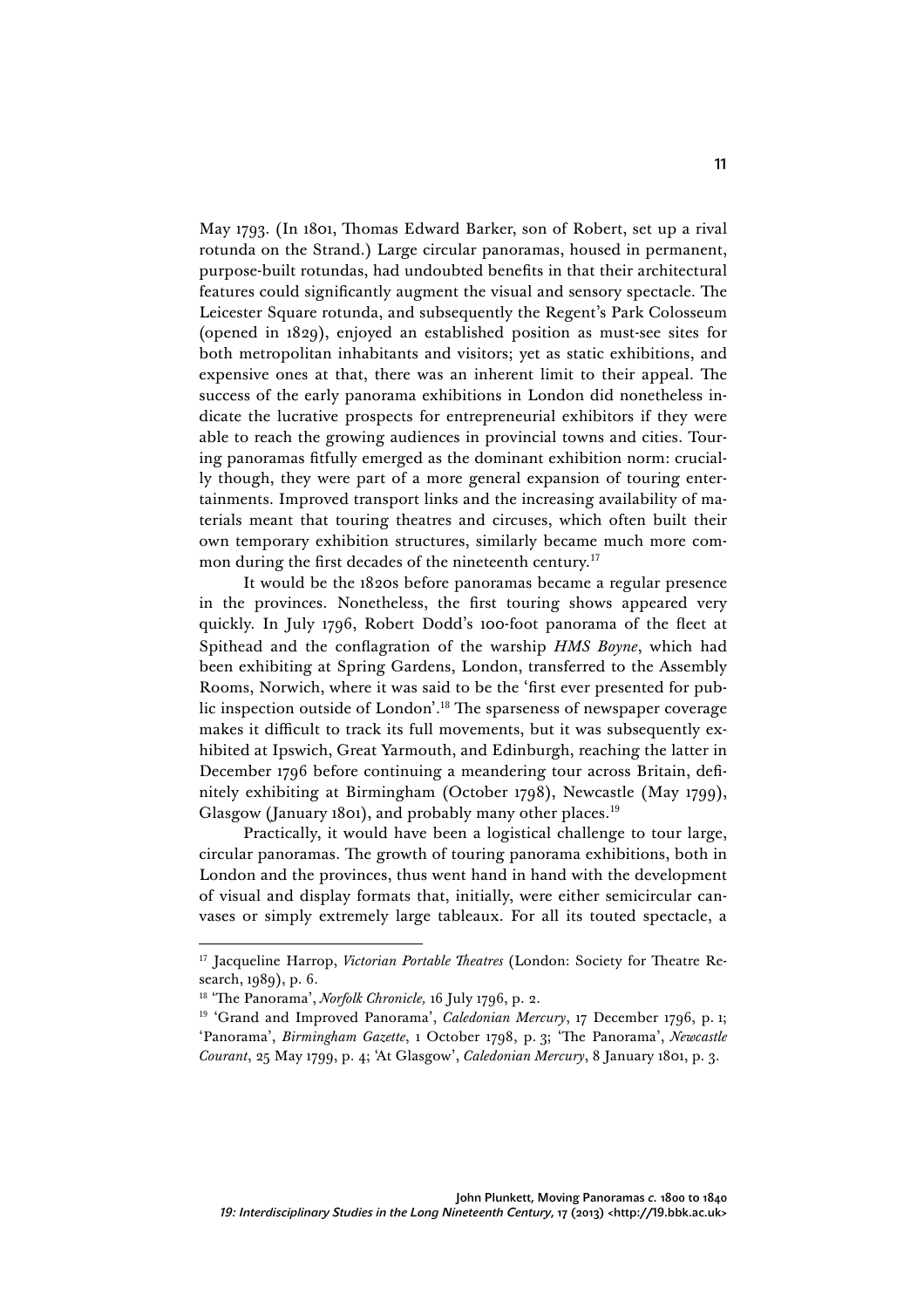touring panorama had to fit into the exhibition spaces available, often assembly rooms, or else be displayed using purpose-built but temporary accommodation. When Dodd's aforementioned panorama of the Fleet at Spithead was exhibited at Birmingham, for example, adverts trumpeted that there was a large building especially erected for the purpose in Union Street: 'So Grand a Spectacle will probably never be offered to the Inhabitants of this Town again, the Expense of Building for its Reception, being sufficient to deter a person, less spirited from a Proprietor, from such an undertaking.' <sup>20</sup> Similarly, when Naismith and Cooper's Panorama of London was exhibited in Edinburgh in 1797, it was at a temporary building opposite New College.21 Particularly outside London, the desire for purpose-built spaces held back panorama exhibitions as they were attendant with practical difficulties as well as high overhead costs. That in Glasgow exhibiting Dodd's panorama was destroyed by high winds in January 1801. 22

There was an obvious need for a portable visual format that retained the scale of the panorama. The 'moving' panorama thus emerged. It was movable in two equally important ways. Firstly, the canvas 'moved' and consisted of interconnected individual tableaux. Showing individual tableaux sequentially required far less exhibition space than a full, circular panorama. As such, these portable panoramas were able to be accommodated within existing exhibition spaces, whether in London or the provinces. The first 'moving panoramas' dated by Richard Altick are features within pantomimes at Theatre Royal, Drury Lane, and Covent Garden in December 1800, with others subsequently being incorporated into a number of pantomimes at the Lyceum and Sadler's Wells.23 There is, however, at least one potential precursor. The first panorama to claim 'moving' effects appeared in the fashionable environs of Bath in 13 April 1797. The exhibition was yet another celebration of British naval prowess, portraying its victory against the Spanish at the Battle of Cape Vincent in February of the same year. Its principal self-proclaimed appeal was its moving pictures:

<sup>20</sup> 'Panorama', *Birmingham Gazette*, 1 October 1798, p. 3.

<sup>21</sup> 'Panorama', *Caledonian Mercury*, 10 July 1797, p. 1.

<sup>22</sup> 'Panorama', *Caledonian Mercury*, 8 January 1801, p. 3.

<sup>&</sup>lt;sup>23</sup> For example, a 'moving panorama' of the Battle of Trafalgar was advertised in the Lyceum on 20 May 1813; Sadler's Wells also had a moving panorama of 'Moscow in Flames' at the same time; 'Lyceum', *Morning Post*, 20 May 1813, p. 2; 'Another Change of Performance: Sadler's Wells', *Morning Chronicle,* 5 May 1817, p. 3. On the first moving panoramas, see Altick, pp. 198–205.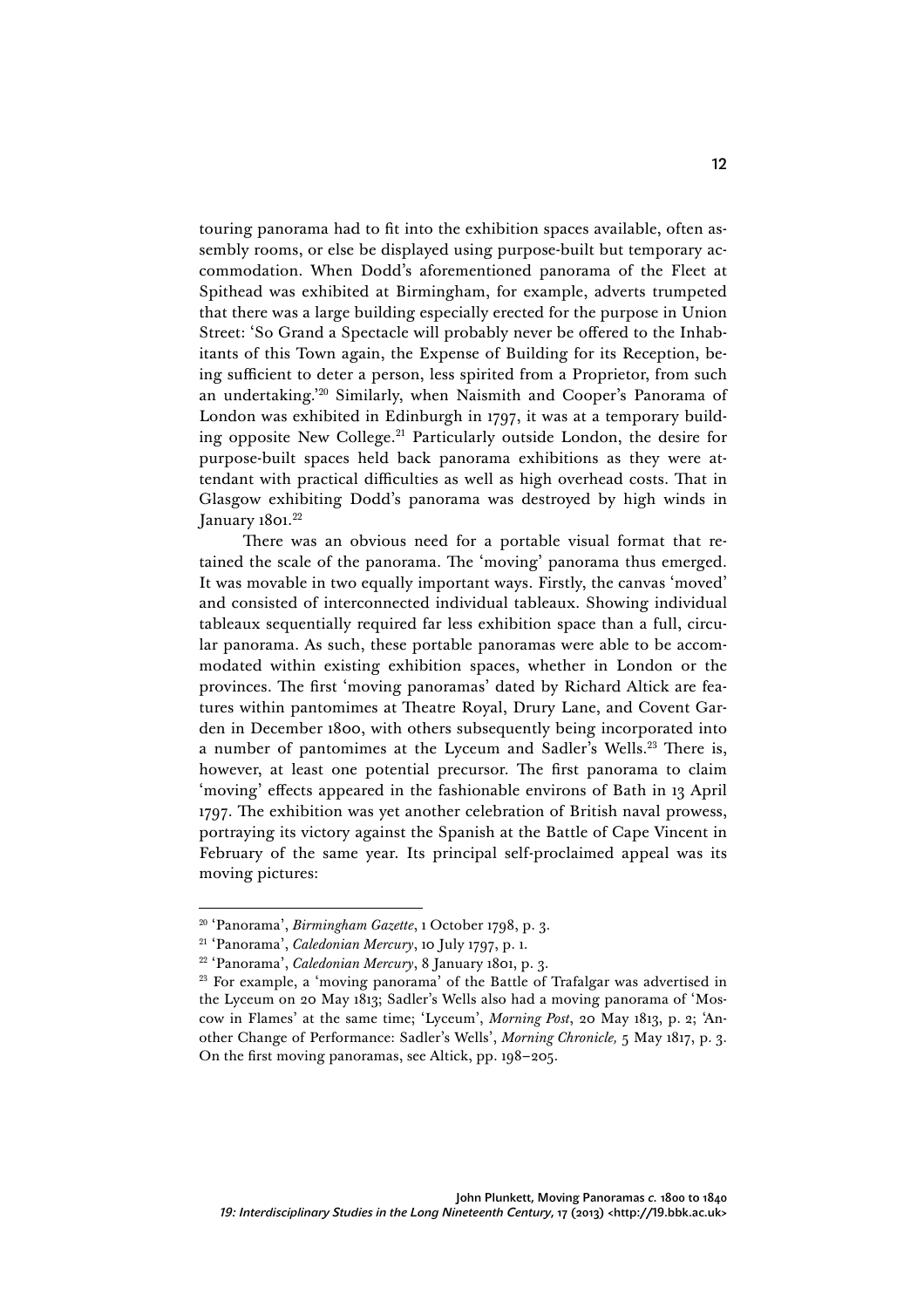The whole is made to appear as large and in every respect the same as real. What gives an advantage to the Exhibition, above every other, is, the whole scene is in motion and the Vessels not only change their situation, but also their position  $-$  consequently the most perfect representation of Nature.<sup>24</sup>

It is impossible to tell exactly how this panorama 'moved'; it may be that it was only the vessels that moved against a fixed painted backdrop, an effect that had been previously achieved in De Loutherbourg's *Eidophusikon*. Nonetheless, advertisements made much of the fact that it was a 'Panorama with Motion'. It reappeared for several weeks at Bath on 23 November 1797; a revised show appeared at Ipswich in June 1798, with the subject changed to portray Admiral Duncan's victory over the Dutch fleet at the Battle of Camperdown; it then reinvented itself again to a 'Panorama with Motion' of the Battle of the Nile, exhibiting at Edinburgh (March 1800), Manchester (June 1800), Newcastle (October 1800), Hull (October 1800), Leeds (October 1800), Derby (March 1801), and Reading (May  $1801$ ).<sup>25</sup> Given the sparseness of provincial newspaper coverage at this time, it seems likely that this exhibition visited many other towns and cities. Its three key features  $-$  its moving image, its movability, and the ability to quickly change its scenes in response to events — would all be key characteristics of the touring/moving panorama during the nineteenth century.

There were occasional visits from panoramas to the south-west in the early years of the nineteenth century (Plymouth, its garrisons swollen and strategic naval importance enhanced due to the Napoleonic Wars, was visited by two as early as September 1802; Exeter had to wait until July 1816 for the first visit of a moving panorama).<sup>26</sup> However, it is from around 1822 that touring panoramas became a regular presence in the entertainment landscape of the region. These early exhibitions reveal both its novelty and its still embryonic exhibition practices. Even the question

<sup>24</sup> 'The Panorama', *BC*, 13 April 1797, p. 3.

<sup>&</sup>lt;sup>25</sup> 'Panorama with Motion', *BC*, 23 November 1797, p. 3; 'Panorama in Motion', *Ipswich Journal*, 17 June 1798, p. 3; 'Panorama with Motion', *Caledonian Mercury*, 27 March 1800, p. 1; 'Panorama with Motion', *Manchester Mercury*, 3 June 1800, p. 1; 'Panorama', *Newcastle Courant*, 9 August 1800, p. 1; 'Panorama With Motion', *Hull Packet*, 21 October 1800, p. 2; 'Exhibition Now Open', *Leeds Intelligencer*, 28 October 1800, p. 3; 'Panorama, with Motion', *Reading Mercury*, 18 May 1801, p. 3.

<sup>26</sup> 'Panorama', *TEFP*, 9 September 1802, p. 1; 'Panorama,' *TEFP*, 7 October 1802, p. 1.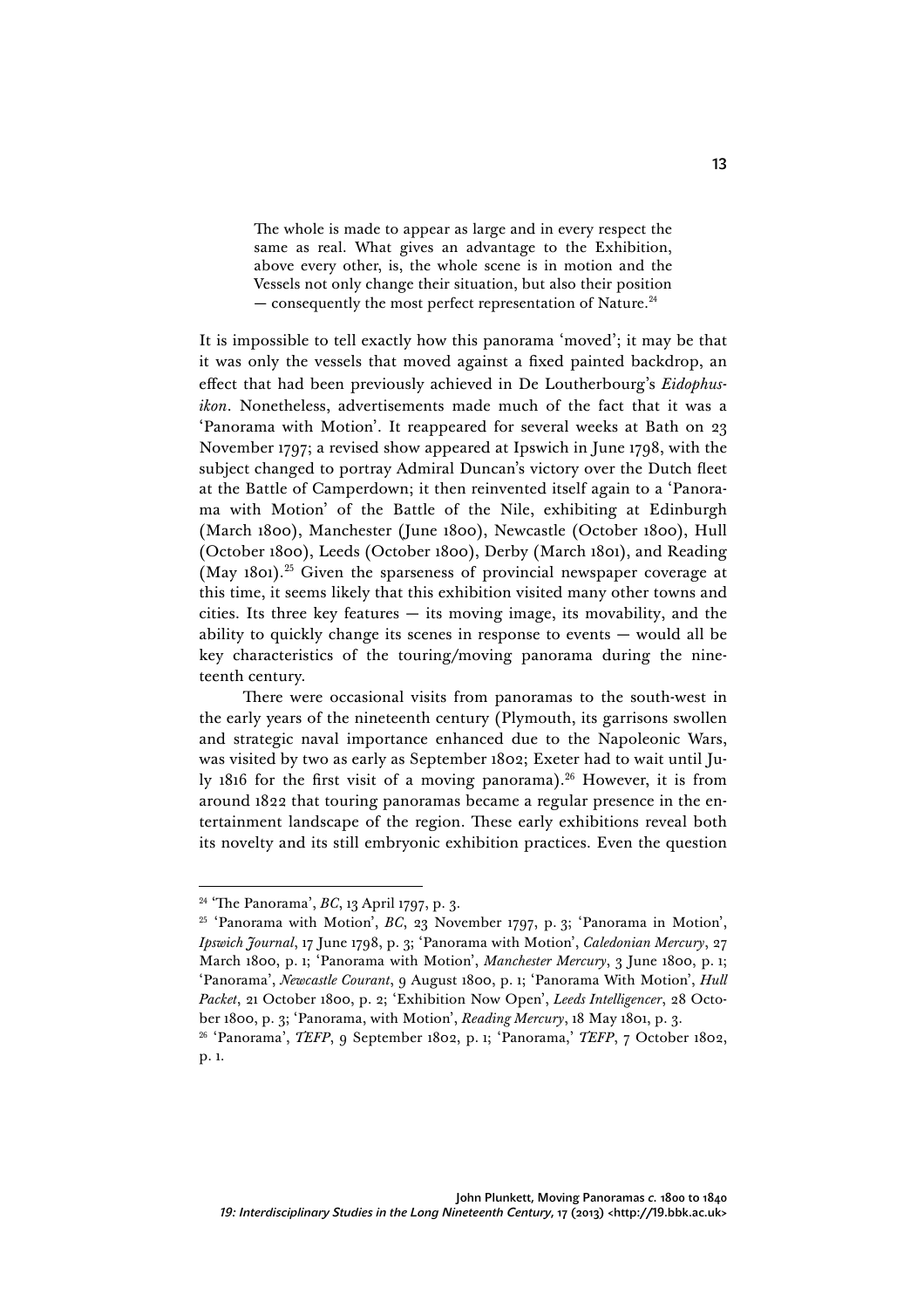of what exactly a panorama was remained an open one for audiences and showmen alike. When G. Barker and Wright's show visited Bristol, Exeter, and Plymouth in February, April, and May 1822, their 'panorama' of the coronation of George IV was, in fact, no more than three large, separate, painted tableaux.<sup>27</sup> In Bristol, Barker and Wright exhibited at the genteel Assembly Rooms, Princes Street, the venue used by most visiting panoramas; in Exeter, they exhibited at the Royal Circus building, near the new Public Subscription rooms (which had only been opened in 1820); at Plymouth, the show was at Harris's Amphitheatre, Plymouth Dock, another venue used predominantly by circuses.<sup>28</sup> Travelling circuses often built quasi-permanent venues for long residencies during the winter months, sometimes leaving them standing for subsequent exhibitors to use. Barker and Wright's employment of two such exemplifies the way panoramas followed the touring patterns being used by other popular shows.

Barker and Wright's opportunistic attempt to exploit the novelty of the panorama seems to have been a less than wholehearted success. Their runs were relatively short and, when Messrs Marshall's panorama arrived in Exeter the following year, they felt it necessary to advertise that it had no connection with the previous year's exhibition.<sup>29</sup> It was with the arrival of Messrs Marshall in the south-west in 1822 that touring panoramas became a significant part of the local entertainment landscape. Crucially, Marshall's and subsequent exhibitors conducted their enterprise on a regional scale, travelling with several panoramas at the same time and exhibiting them simultaneously in a number of related locations. The practical difficulties of transporting something as large as a panorama at this time meant that this exhibition model made logistic and commercial sense. And while these panoramas drew on practices used by the increasing number of touring shows, their business model was distinct in that, given the financial outlay required to produce a single panorama, running several shows simultaneously gave showmen an opportunity to lower their overheads. Profits could be ploughed back into producing new shows, while the stock of existing panoramas could be carried with them and toured in nearby locations for as long as a canvas was in a fit condition to be exhibited.

<sup>&</sup>lt;sup>27</sup> 'Oracle of Fashion', *BM*, 23 February 1822, p. 2; 'G. Barker's and Wright's Panorama', *The Alfred*, 23 April 1822, p. 1.

<sup>28</sup> 'Plymouth Chronicle', *The Alfred*, 7 May 1822, p. 3.

<sup>29</sup> 'Panorama of the Battles of Ligny, Les Quatre Bras and Waterloo', *TEFP*, 23 February 1823, p. 3.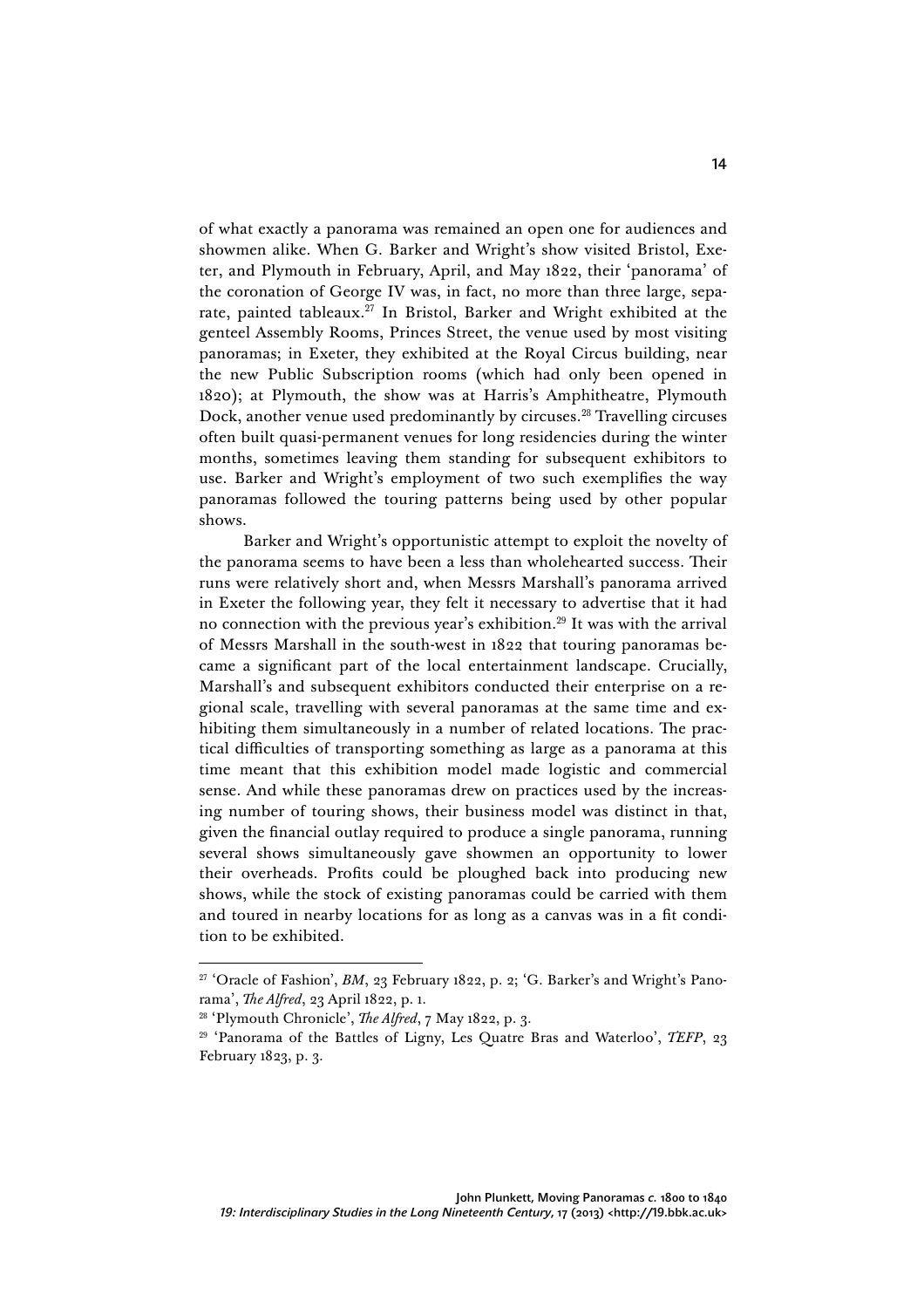Messrs Marshall consisted of Peter Marshall and his son, William, two showman-painters from Edinburgh: their touring shows were key to the national development of the panorama industry. Huhtamo has demonstrated that it was due to Marshall's, along with other exhibitors such as J. B. Laidlaw, M. Daguire, and G. Barker, that panoramas began to be extensively toured across Britain from the early 1820s. Their panoramas were often described as 'peristrephic', a term first used in 1815 by Messrs Marshall, to describe a show consisting of their panoramas of the River Clyde and the Cape of Good Hope.<sup>30</sup> 'Peristrephic' signified a large, convex, semicircular panorama, made up of a series of tableaux that could be presented one after the other in a narrative succession: it was a neologism intended to distinguish their shows from the 360° panorama. Peter Marshall's first show was in 1809 in Edinburgh, subsequently moving to 18 Old Bond Street, London in February 1810. It consisted of 'Two Grand Moveable Panoramas', one a journey down 100 miles of the Clyde, together with a second of 'Views of the City and Port of Glasgow'. <sup>31</sup> Marshall was certainly touring his panoramas during autumn 1812 and through 1813, exhibiting at Cheltenham, Manchester, Liverpool, and probably numerous other unrecorded locations.<sup>32</sup> Huhtamo has argued that while Messrs Marshall were significant exhibitors in London, and indeed occupied the Great Room in Spring Gardens, more or less continuously between 1823 and 1826, it is their commitment to provincial exhibition that defined their success.

From early September 1822, Bristol Assembly Rooms hosted Marshall's peristrephic panorama of 'the Battles of Les Quatre Bras, Ligny and Waterloo'. It consisted of twelve tableaux and the advertisements proclaimed that 'the spectator may fancy himself engaged in the scenes before him'. <sup>33</sup> Boxes cost 2s.; tickets for the gallery were 1s. These prices were certainly expensive, befitting the elegance of the Assembly Rooms, and would have precluded many from attending. Nonetheless, they are comparable to the prices charged by larger touring shows such as circuses and menageries. At Bristol Fair in 1820, the Royal Circus cost 2s. for boxes, 1s. for the pit, and 6d. for the circle or standing places; a visit to

<sup>30</sup> Erkki Huhtamo, 'Penetrating the Peristrephic: An Unwritten Chapter in the History of the Panorama', *Early Popular Visual Culture*, 6 (2008), 219-38 (p. 220).<br><sup>31</sup> Huhtamo, 'Penetrating the Peristrephic', p. 220; 'Two Grand Moveable Pano-

ramas', *Morning Post*, 10 February 1810, p. 1.

<sup>32</sup> 'Theatre', *Cheltenham Chronicle*, 20 August 1812, p. 3; 'Mr Marshall's', *Manchester Mercury,* 28 December 1813, p. 1.

<sup>33</sup> 'Assembly Rooms', *BM*, 7 April 1823, p. 2.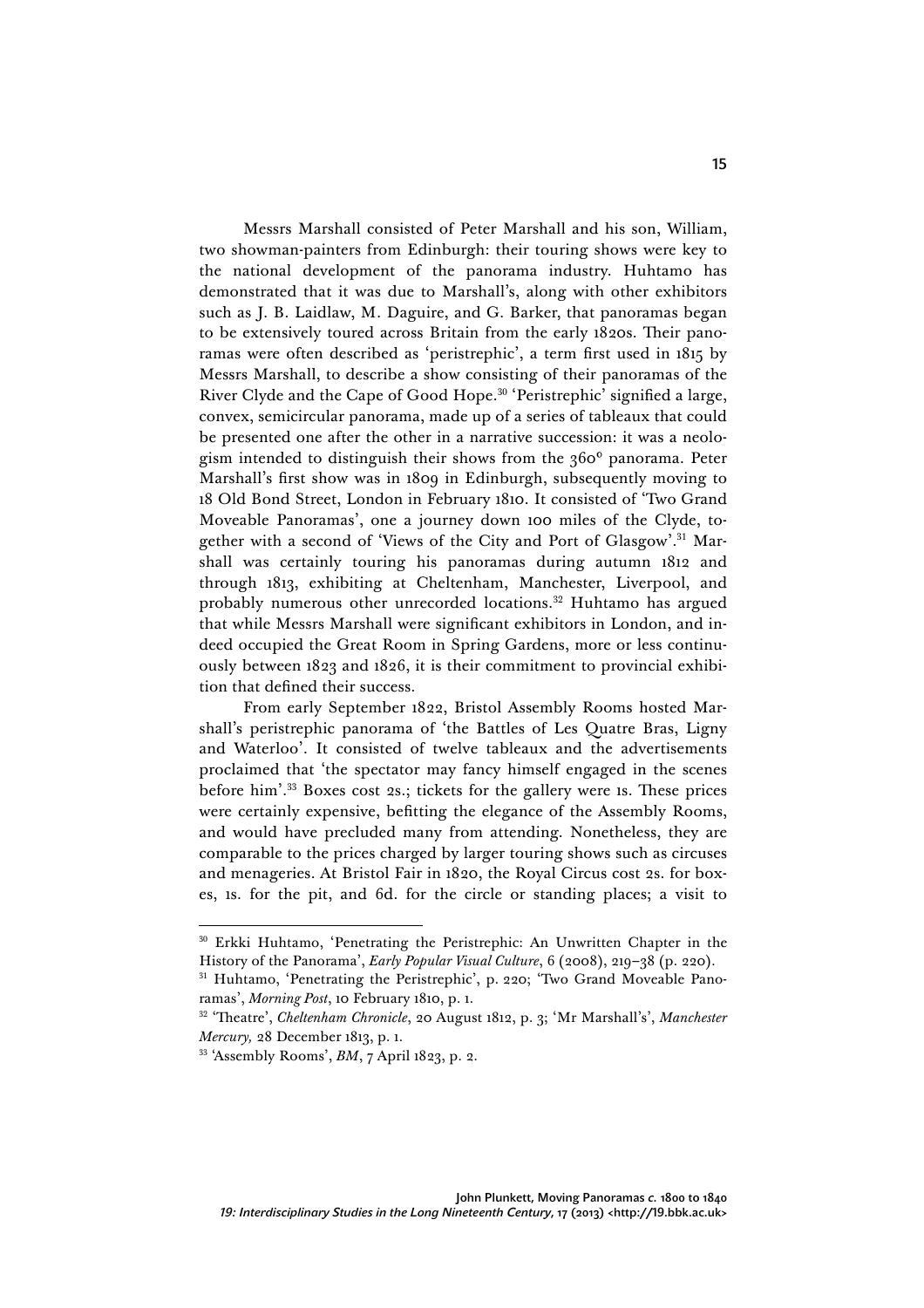Wombwell's menagerie at this time similarly cost 2s. for 'Ladies and Gentlemen' and 1s. for 'Tradespeople and Others'. <sup>34</sup> Marshall's exhibited six times daily: thrice during the day and thrice during the evening. During each showing, which lasted around an hour, a full military band played patriotic music. Such set times contrast with the Leicester Square rotunda that was open from 10 a.m. until dusk. Its showing was continuous: visitors entered and viewed their way round its gigantic scene at their own pace and pleasure. Spectating was mobile, genteel, and individualized. In contrast, moving panoramas had set performance times, necessitated by the audience needing to follow the sequential, narrative movement of the tableaux: they were 'shows' rather than 'showings', a performance rather than an exhibition, involving a correspondingly different mode of attention and communal experience. Audience experience was collective not simply in terms of being undertaken with large numbers but through attention being always simultaneously focused on the same scene. Tellingly, Marshall's proclaimed its 1822 Bristol panorama to be of 'an entirely novel construction' and '*not the one from Leicester Square*', suggesting that there was still a need to create audience knowledge about their own novel format.<sup>35</sup>

At least six hundred people were visiting Marshall's show daily in Bristol in September 1822. <sup>36</sup> Visitor figures were swollen because of Bristol fair, which always opened on 1 September, and the number of daily shows was increased accordingly. Most early panorama exhibitions in Bristol coincided with the large annual St James's fair, which was often attacked for its carnivalesque riot and which was eventually shut down by the corporation in 1837. Touring panoramas might have been in residence at the genteel Assembly Rooms, but the timing of their visits and their close proximity to the fair, no more than a five-minute walk away, not only associates them with its crowded amusements but underscores their reliance on the traditional rhythms and spaces of local entertainment. The relative absence of other popular exhibitions meant that the local fair remained a major source of entertainment. Panorama exhibitions in Exeter and Plymouth similarly often coincided with their respective Easter and November fairs: these panoramas were part of the fair-as-event even though they were not *of* it. In Exeter, for example, Easter 1823 saw Marshall's Wa-

<sup>&</sup>lt;sup>34</sup> 'Royal Circus', *BM*, 4 September 1820, p. 2; 'Wombwells' Royal National Menagerie', *Norfolk Chronicle*, 17 April 1824, p. 2.

<sup>35</sup> 'Panorama', *BM*, 22 September 1822, p. 2.

<sup>&</sup>lt;sup>36</sup> 'Oracle of Fashion', *BM*, 9 September 1822, p. 2.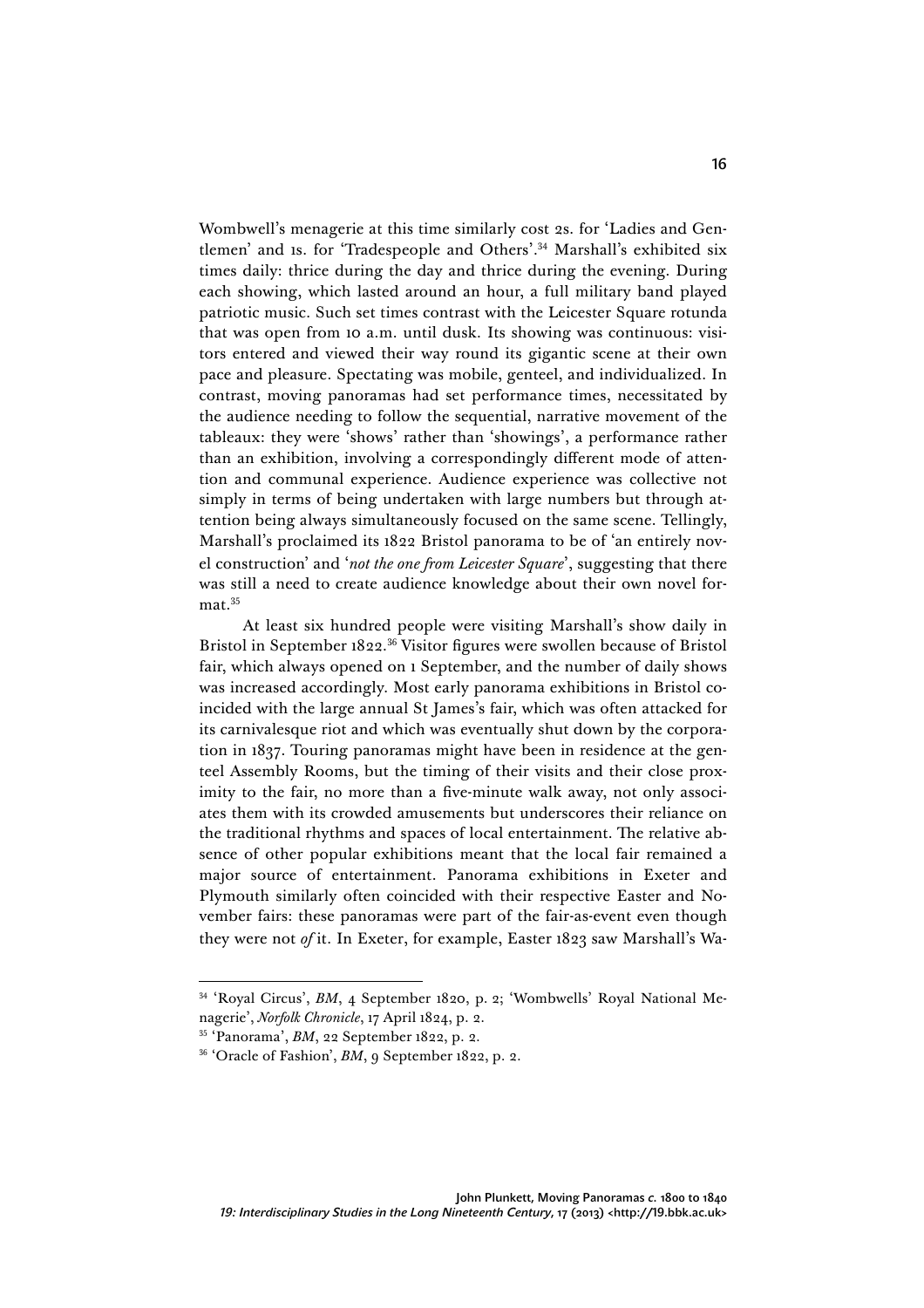terloo panorama in residence; while for Easter 1834, Monsieur Daguire's Grand Revolving Panorama of the siege of the City of Antwerp, together with the Battle of Navarino, was exhibited at the Royal Subscription Rooms.37 The same panorama had been exhibited at the Freemason's Hall, Plymouth, for the duration of Plymouth fair the previous November; while Daguire also exhibited panoramas coinciding with Bristol fair in September 1830 (Lord Exmouth's Bombardment of Algiers and the Battle of Navarino) and Plymouth fair in November 1831 (of the French July 1830 Revolution).38 Smaller country fairs also seem to have received panoramas, albeit their 'panoramic' quality may simply have consisted of being extremely large tableaux; the plenitude of exhibition spaces panoramas could be found at is testimony to their extensive exhibition. At Ottery St Mary fair in June 1830, a small town around ten miles east of Exeter, there was a panorama of the gruesome murder of Maria Marten by Cordner, which the *Western Times* wished to be suppressed for pandering to 'the worst propensities of our nature'. 39

Marshall's Waterloo panorama exhibited in Bristol for seven weeks from 1 September 1822 before going onto the new Masonic Hall, Bath at the end of October and staying there until 16 January 1823, when it was replaced by a short run of Marshall's Arctic panorama based on Franklin and Ross's expedition to explore the North Pole.<sup>40</sup> The arrival of the latter canvas in Bath was delayed 'owing to the canals being impassable', suggesting a preference for maritime over road transportation.<sup>41</sup> At Bristol and Bath, Marshall's Waterloo panorama was reputedly visited by 22,600 and 22,000 people respectively.42 *Figures 1* and *2* (at the end of this article) demonstrate the scope of Marshall's enterprise between 1822 and 1824 when they were in residence at various locations across the south-west;

<sup>37</sup> 'Panorama', *EPG*, 29 March 1834, p. 3.

<sup>38</sup> 'Moving Panorama of the City of Antwerp', *Plymouth and Plymouth Dock Weekly Journal*, 2 November 1833, p. 3; see also 'Freemason's Hall, Cornwall Street, Plymouth', *Plymouth and Plymouth Dock Weekly Journal*, 2 November 1831, p. 2. Other examples include Prout's Theatre of Arts in November 1823.

<sup>39</sup> 'On Tuesday', *Western Times*, 12 June 1820, p. 2.

<sup>40</sup> 'Panorama', *BC,* 31 October 1822, p. 2; 'Panorama of Waterloo', *BC*, 16 January 1823, p. 3.

<sup>41</sup> 'Panorama of Waterloo', *BC*, 16 January 1823, p. 3. Advertisements declared that the panorama was soon to go to Copenhagen, as the Prince and Princess of Denmark had been so impressed with it when they had seen it at Cheltenham, they had requested it to visit their homeland.

<sup>42</sup> 'Panorama of the Battles of Ligny, Les Quatre Bras and Waterloo', *TEFP*, 23 February 1823, p. 3.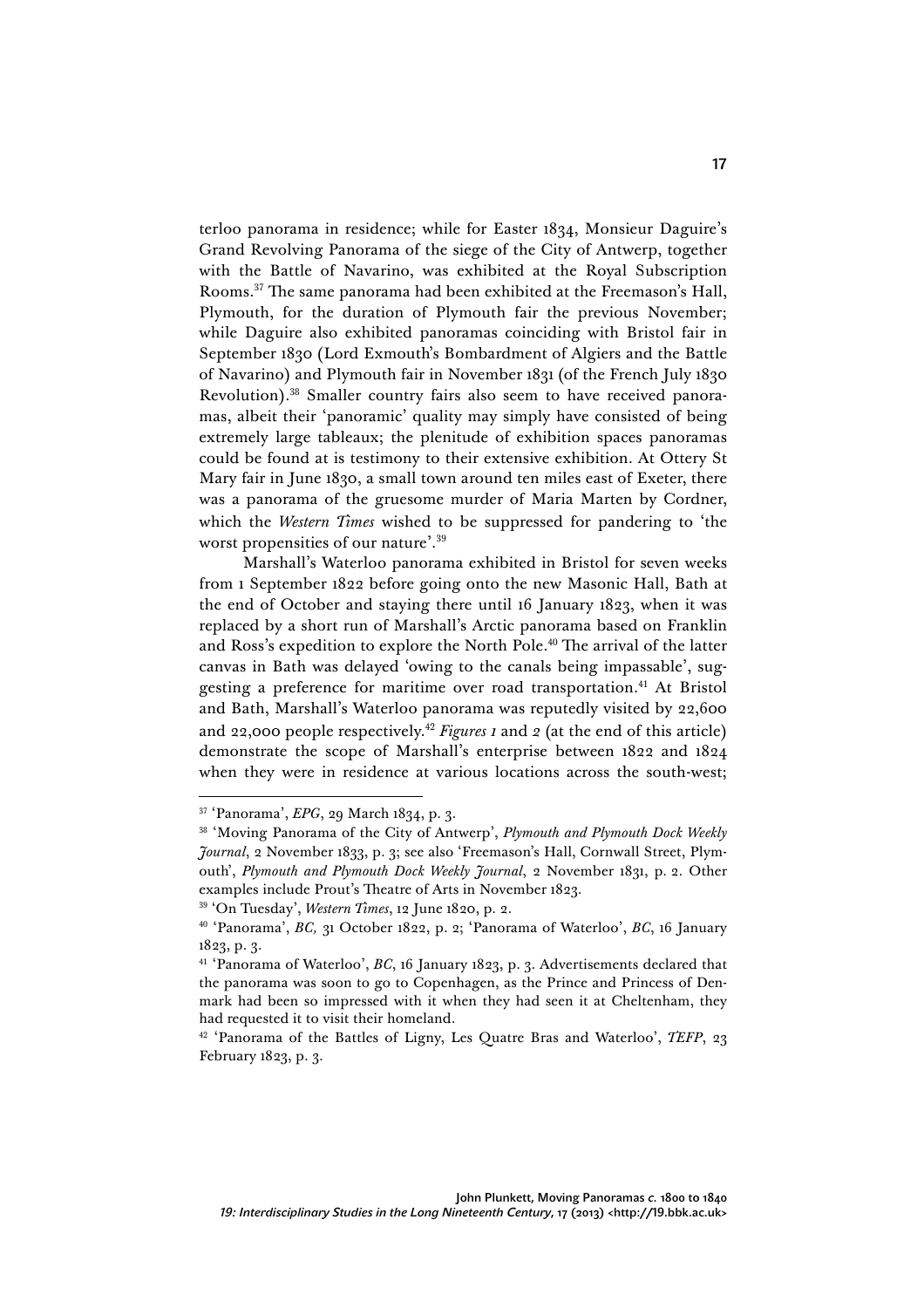they show a well-developed commercial model for touring panoramas. It is a model founded on slowly working your way across a region through long, extended runs, sometimes through the simultaneous exhibition of multiple panoramas in nearby locations. Canvases were transferred between venues in order to attract repeat visitors and keep the show novel. This change of programme ensured longer runs, mitigating the need for frequent changes of location and the erection of temporary buildings, thereby reducing one of the most significant overheads for such largescale shows. In the 1820s, the commercial and geographic scale of Marshall's makes them unprecedented: mapping their exhibition network across a region demonstrates that they were much more organized and extensive exhibitors than has hitherto been realized. They are probably the earliest example of large-format picture-going being turned into a regularly available local activity.

Come early April 1823, Marshall's were back at Bristol Assembly Rooms with a new show, their Arctic panorama.<sup>43</sup> Exhibiting at 9 Prince's Street opposite was a linked Museum of Natural and Artificial Curiosities, consisting of artefacts from indigenous Arctic peoples as well as many natural history specimens. The *Bristol Mercury* urged local inhabitants to attend in terms that emphasize the artistic status proclaimed by most panoramas: 'if they neglect it under the impression that it is merely a *show*, they will lose the gratification of seeing a representation of one of the most sublime and awful scenes in nature; a source of equal instruction and amusement.' <sup>44</sup> The Arctic exhibition remained open until 16 June 1823. Immediately following was a double bill of Marshall's Battle of Genappe, Views of St Helena, and the Funeral Procession of Napoleon Bonaparte, together with a second panorama of the 'ever-memorable' Battle of Trafalgar and the Death of Lord Nelson.<sup>45</sup> The occasion of the fair again resulted in extended opening hours with Marshall's not closing until 7 November, when these particular panoramas moved to Edinburgh. Five days later, however, they recommenced exhibiting at Bath with a panorama of the Bombardment of Algiers.<sup>46</sup> Closing in mid-February 1824, it was quickly replaced by Marshall's panorama of the coronation of

<sup>43</sup> 'Assembly Rooms', *BM*, 7 April 1823, p. 2.

<sup>44</sup> 'Oracle of Fashion', *BM,* 16 June 1823, p. 2.

<sup>45</sup> 'Panoramas', *BM*, 21 July 1823*,* p. 2.

<sup>46</sup> 'Algiers', *BC*, 13 November 1823, p. 2.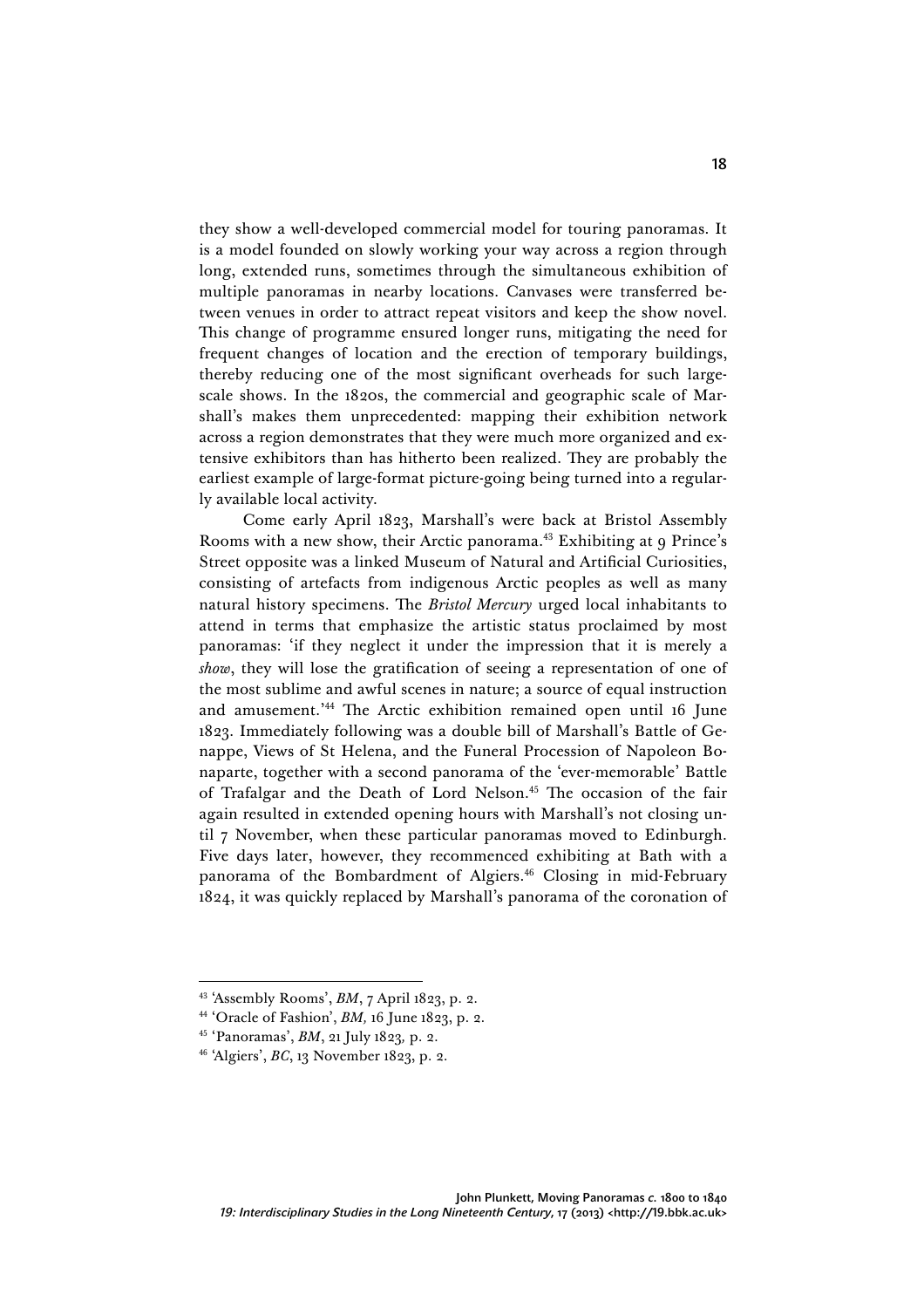George IV, which enjoyed a one-month run. Marshall's were in almost continuous residence in Bath for four and a half months. 47

At the same time as Marshall's were in Bath, they began exhibiting their coronation panorama at the Bristol Assembly Rooms from 15 December 1823. <sup>48</sup> It stayed there for seven weeks until 7 February 1824, before transferring to Bath.49 Canvases did not only transfer between Bristol and Bath though; Marshall's used Bristol as a hub to branch down into Devon. Thus, on 2 March 1823, Marshall's Waterloo panorama began exhibiting at the Royal Circus building, Exeter.<sup>50</sup> When its seven-week run closed on 26 April, the Waterloo panorama moved to Plymouth where it was exhibited from 5 May until 9 August, a run of just over three months. They began their run at a temporary building near Plymouth Dock that had been recently vacated by Thiodon's Theatre of Arts, another touring show whose *raison d'être* was scenographic spectacle. <sup>51</sup> At the same time as the Plymouth exhibition was running, Marshall's reopened in Exeter with the Polar Regions canvas from 5 July, finally closing just after mid-August.52 Through July and August 1823, Marshall's were exhibiting simultaneously at Exeter, Bristol, and Plymouth. Thus, the overall picture is that between September 1822 and February 1824, Marshall's were *in situ* at Bristol Assembly Rooms for long periods while also exhibiting at Bath, Exeter, and Plymouth. Their panoramas criss-crossed the region, reaching a significant proportion of its population.

The scale of Marshall's enterprise is even more notable if their concurrent activities beyond the region are taken into account. From December to May 1823, their Waterloo panorama, having finished its south-west exhibition, was at Spring Gardens, London. During these months, Marshall's were usually exhibiting in at least two south-west venues. When individual panoramas had exhausted their appeal, they were also busy rotating them out of the region onto the next series of venues. Thus, after the Arctic Regions panorama had been exhibited at Bristol, Bath, and

<sup>&</sup>lt;sup>47</sup> 'Last Week but One', *BC*, 4 February 1823, p. 2; 'Panorama of the Coronation', *BC*, 2 March 1823, p. 2.

<sup>48</sup> 'Panorama', *BM*, 15 December 1823, p. 2.

<sup>49</sup> 'Positively the Last Week', *BM*, 2 February 1824, p. 3.

<sup>50</sup> 'Panorama of the Battles of Ligny, Les Quatre Bras and Waterloo', *TEFP*, 27 February 1823, p. 4.

<sup>51</sup> 'Panorama of the Battles of Ligny, Les Quatre Bras and Waterloo', *Plymouth and Plymouth Dock Weekly Journal,* 1 May 1823, p. 1.

<sup>52</sup> 'Exeter', *TEFP*, 11 April 1823, p. 4; 'Panorama of the Frozen Regions', *TEFP*, 3 July 1823, p. 4; 'Panorama', *TEFP*, 14 August 1823, p. 1.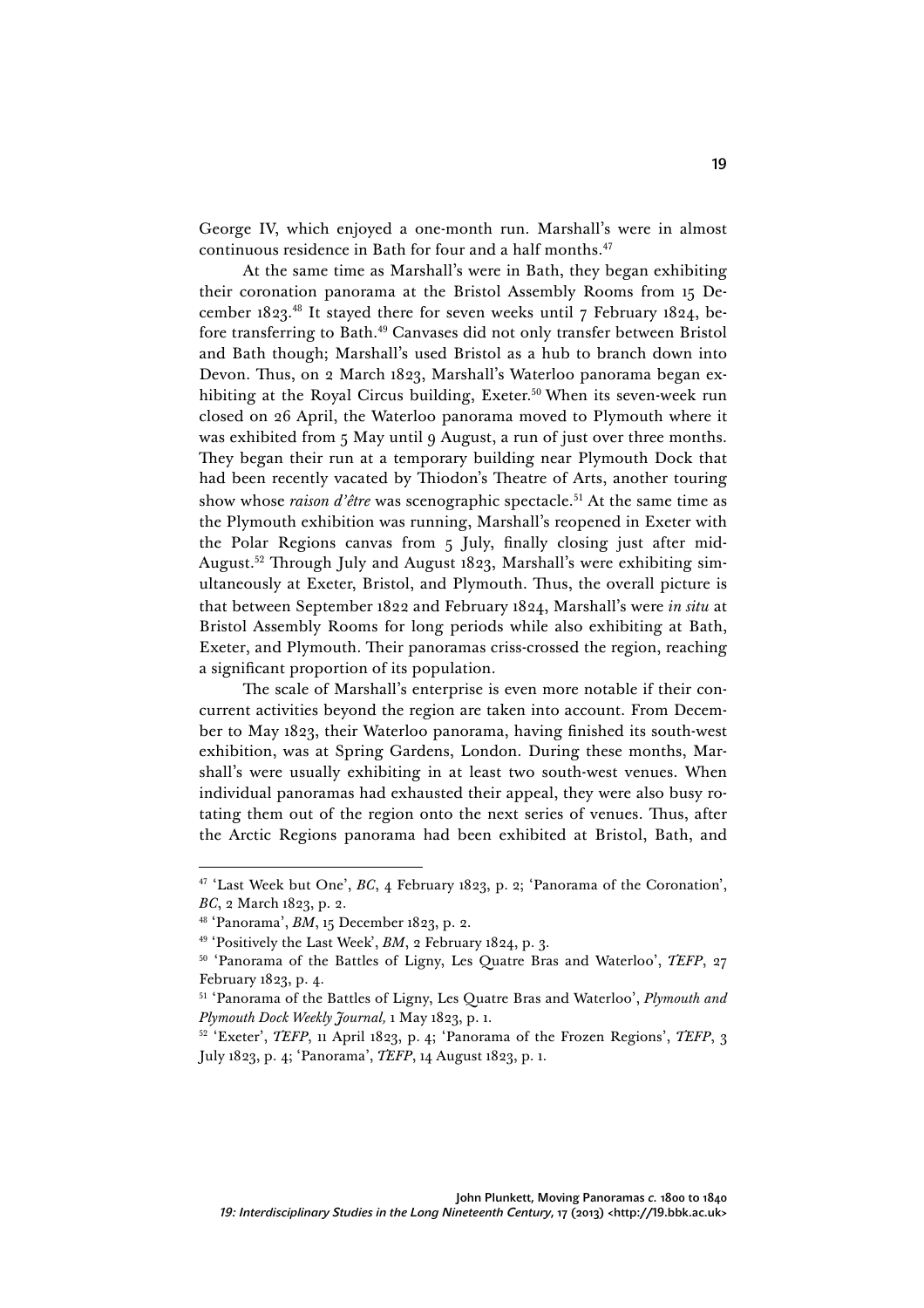Exeter, closing in Bristol in mid-June 1823, by 13 November 1823 it reappeared at Theatre Royal, Worcester, now relabelled as a Kiorama, and then at Salisbury Assembly Rooms in May 1824. <sup>53</sup> The exhibition at Salisbury was part of Marshall's moving eastwards in that the Arctic panorama followed immediately after the exhibition of the Bombardment of Algiers in the same venue from 9 April to 5 May 1824. <sup>54</sup> This had previously been exhibited at Bath (and before that at Worcester Theatre Royal for five weeks from 25 September to 1 November 1823), but would not appear at Bristol until September 1824, thus *after* its exhibition at Worcester, Bath, Salisbury, and probably other unrecorded places in-between.<sup>55</sup> The extensive rotation and concurrent exhibition of Marshall's canvases embodies the remarkable commercial scale and logistical complexity of their operation. They were anything but solitary artist-exhibitors.

Marshall's 1822 to 1824 exhibitions were both their most significant visit to the south-west and the most extensive provision of panoramas in the region during this period. There were subsequent visits but they were more intermittent: the aforementioned panorama of the Bombardment of Algiers appeared at Bristol Assembly Rooms on 4 September 1824 in time for the fair, staying for five weeks, while another familiar subject, the Grand Peristrephic Panorama of the Battle of Navarino, together with the City of Constantinople, was exhibited in 1829. <sup>56</sup> Peter Marshall died in 1826 and thereafter Marshall's touring activities were curtailed in favour of more permanent exhibitions in Edinburgh (Huhtamo, 'Penetrating the Peristrephic', p. 220). Other panoramas continued to visit the south-west regularly, however, often following similar rhythms to those of Messrs Marshall. 1829, for example, was exceptional in that there were two panoramas exhibited during Bristol fair: Marshall's was joined by Sinclair and Co.'s Grand Panorama of the Battle of Navarino, together with Views of the Struggle for Greek Independence. Exhibited in a temporary building at St James's churchyard, the site of the fair, Sinclair's show likely had little of the gentility of assembly rooms but its portable building could offer tickets at half of the price of the former, with boxes at 1s. and other tickets

<sup>53</sup> 'Peristrephic (or Moving) Panorama of the Frozen Regions', *Salisbury and Winchester Journal*, 10 May 1824, p. 4.

<sup>54</sup> 'Grand Peristrephic Panorama', *Salisbury and Winchester Journal*, 26 April 1824, p. 4; 'Kiorama', *Salisbury and Winchester Journal*, 6 November 1823, p. 3.

<sup>55</sup> 'The Panorama of the Battle of Algiers', *Worcester Journal*, 11 September 1823, p. 3.

<sup>56</sup> 'Battle of Algiers', *BM*, 6 September 1824, p. 1; 'Panorama', *BM*, 11 October 1824, p. 2.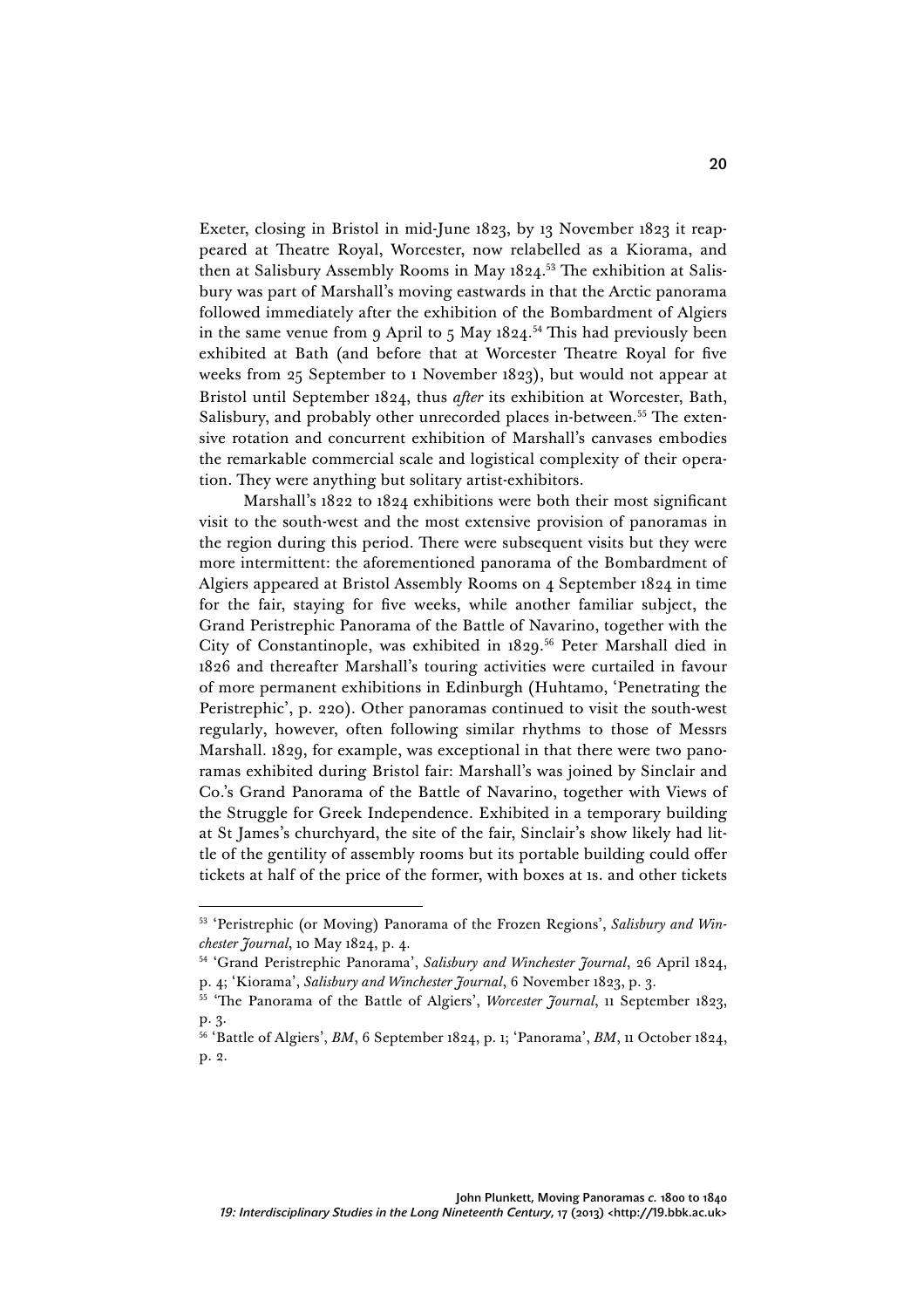at 6d. To take further advantage of the crowds, Sinclair's panorama, unlike Marshall's, was on continuous exhibition from 10 a.m. until 10 p.m.; audiences presumably entered the show at whatever point it had reached and could view it in a continuous loop.<sup>57</sup> Daguire, like Marshall's, seems to have toured with multiple panoramas; while exhibiting his French Revolution canvas during November 1831 at the Freemason's Hall, Plymouth, he began exhibiting his Panorama of the Bombardment of Algiers at the Devonport Public Rooms, Plymouth (before switching the Algiers canvas to the Devonport Public Rooms, where it stayed until after the lucrative Christmas period).<sup>58</sup>

Messrs Marshall's withdrawal from touring created an absence that was partly filled by J. B. Laidlaw in the early 1830s. Huhtamo has noted that evidence points to Laidlaw being originally part of Messrs Marshall's, an argument backed up by the fact that when Laidlaw exhibited in Bristol at the Assembly Rooms under his own name for the first time in late August 1834, the *Bristol Mercury* noted that he was the same person who had exhibited Marshall's Waterloo panorama there in 1822 (also providing further evidence of the almost corporate nature of Marshall's enterprise).59 Indeed, Laidlaw's first peristrephic show was an eclectic mix of Marshall's previous successes, or perhaps simply consisted of all the canvases that were still fit to be exhibited, containing as it did scenes of Captain Ross's Voyages, the Interior of the Citadel of Antwerp, the Burning of *HMS Kent* in the Bay of Biscay, the Battle of Navarino, and the City of Constantinople.

Laidlaw's panoramas repeat the extended runs of Messrs Marshall, emphasizing the latter's importance in setting exhibition norms; his longest stay in the south-west was a nine-month residency between 1837 and 1838. Laidlaw arrived in Bristol with an exhibition of a Panorama of the Bay and City of New York on 8 December 1838. It was exhibited in a new building erected in Bridewell Lane and had a ticket pricing structure akin

<sup>57</sup> 'During the Fair', *BM*, 8 September 1829, p. 2.

<sup>58</sup> 'Now Exhibiting at the Freemason's Hall, Cornwall Street', *Plymouth and Plymouth Dock Weekly Journal*, 6 December 1831, p. 3.

<sup>59</sup> Huhtamo, *Illusions in Motion*, p. 87, n. 27. Huhtamo notes that the *New Monthly Magazine* (January–June 1818, p. 83) announced the marriage (in Manchester) of Mr J. B. Laidlaw from Leeds with Catherine, the only daughter of Peter Marshall from Edinburgh. He also notes that J. B. Laidlaw, a printer based at 5 Spring Gardens, was responsible for a broadside for Marshall's Grand Historical Peristrephic Panorama of the Coronation [1823]. See also 'Captain Ross', *BM*, 30 August 1834, p. 3.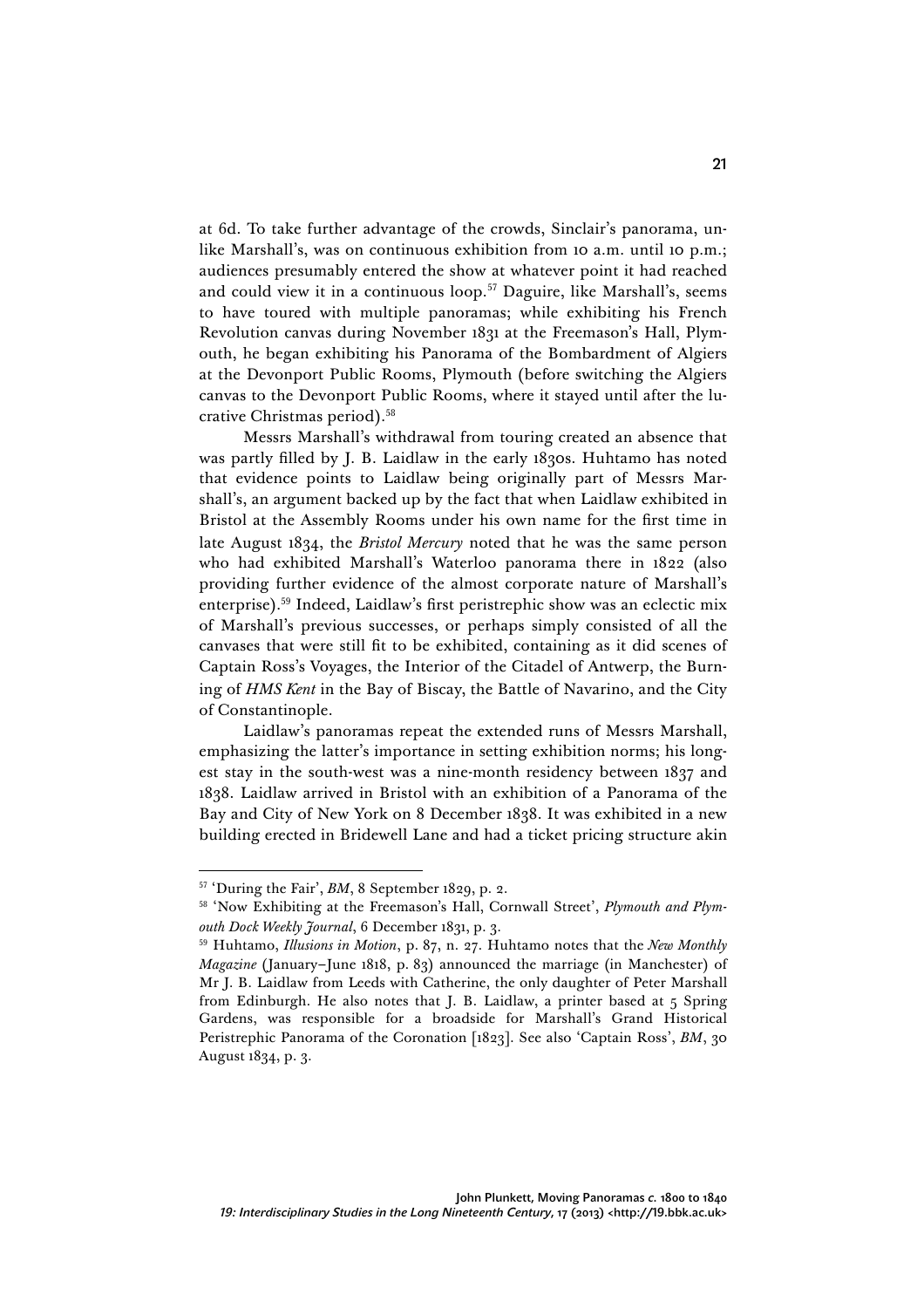to that of other portable theatres: boxes 2s., pit 1s., gallery 6d. $60$  One key advantage of having your own exhibition space, even a temporary one, was the ability to accommodate more spectators at lower prices. John Richardson's portable theatre at Bartholomew Fair in 1826 held around 1,500 people, and when Richard Sand's American Circus arrived in Plymouth in 1843, its portable amphitheatre claimed it could hold 2,500 people, with 1,000 accommodated in 'Portable seats, neatly carpeted and tastefully decorated'. <sup>61</sup> As with Sinclair's panorama at Bristol fair in 1829, Laidlaw's 6d. gallery tickets are thus half the price usually charged for panoramas at the Assembly Rooms, or indeed other large exhibitions (albeit the gallery was likely to have been as rudimentary as standing room behind the area designated as the pit). These lower prices would have provided significant impetus to the popular make-up of its audience. Equally telling is that, in the last stages of his run, one Laidlaw advertisement was addressed specifically to the 'Ladies of Bristol and its vicinities', suggesting that women formed a significant portion of his audience, particularly for the daytime exhibitions.62

Moving panoramas during the 1820s and 1830s introduced not simply a new type of visual show but a new scale and organization of touring show. The New York panorama remained *in situ* until 3 March 1839, a run of just under three months, but it was immediately replaced by a panorama of Kolkata. This was itself soon supplemented by an additional panorama of scenes of Queen Victoria's coronation, while, from the end of June, Kolkata was replaced by a new Scripture Panorama of the City of Jerusalem, albeit still in tandem with the coronation.63 Replicating Marshall's earlier long stay in Bristol, it was not until 14 September 1839 that Laidlaw finally closed, moving his operation to Birmingham, where the New York panorama had been exhibiting since late June.

Laidlaw followed Marshall's regional exhibition model by exhibiting several shows simultaneously. As with Marshall's, Bristol acted as a regional hub during Laidlaw's long nine-month sojourn. On 9 February 1839, Laidlaw's began a run at the Swan Tavern, Exeter, exhibiting his peristrephic panoramas of Jerusalem, Queen Victoria's coronation and Captain Ross's Voyages, as well as a view of Fieschi's attempted assassination of King Louis-Philippe.64 From 25 March, the panorama of Kolkata

<sup>60</sup> 'Panorama', *BM*, 15 December 1838, p. 3.

<sup>61</sup> Harrop, p. 4; 'Richard Sand's American Circus', *PDWJ*, 29 June 1843, p. 2.

<sup>&</sup>lt;sup>62</sup> 'Last Week of the Panorama', *BM*, 8 November 1834, p. 3.

<sup>63</sup> 'Panorama', *BM*, 10 August 1839, p. 3.

<sup>&</sup>lt;sup>64</sup> 'For Three Weeks Only', *EPG*, 9 February 1839, p. 2.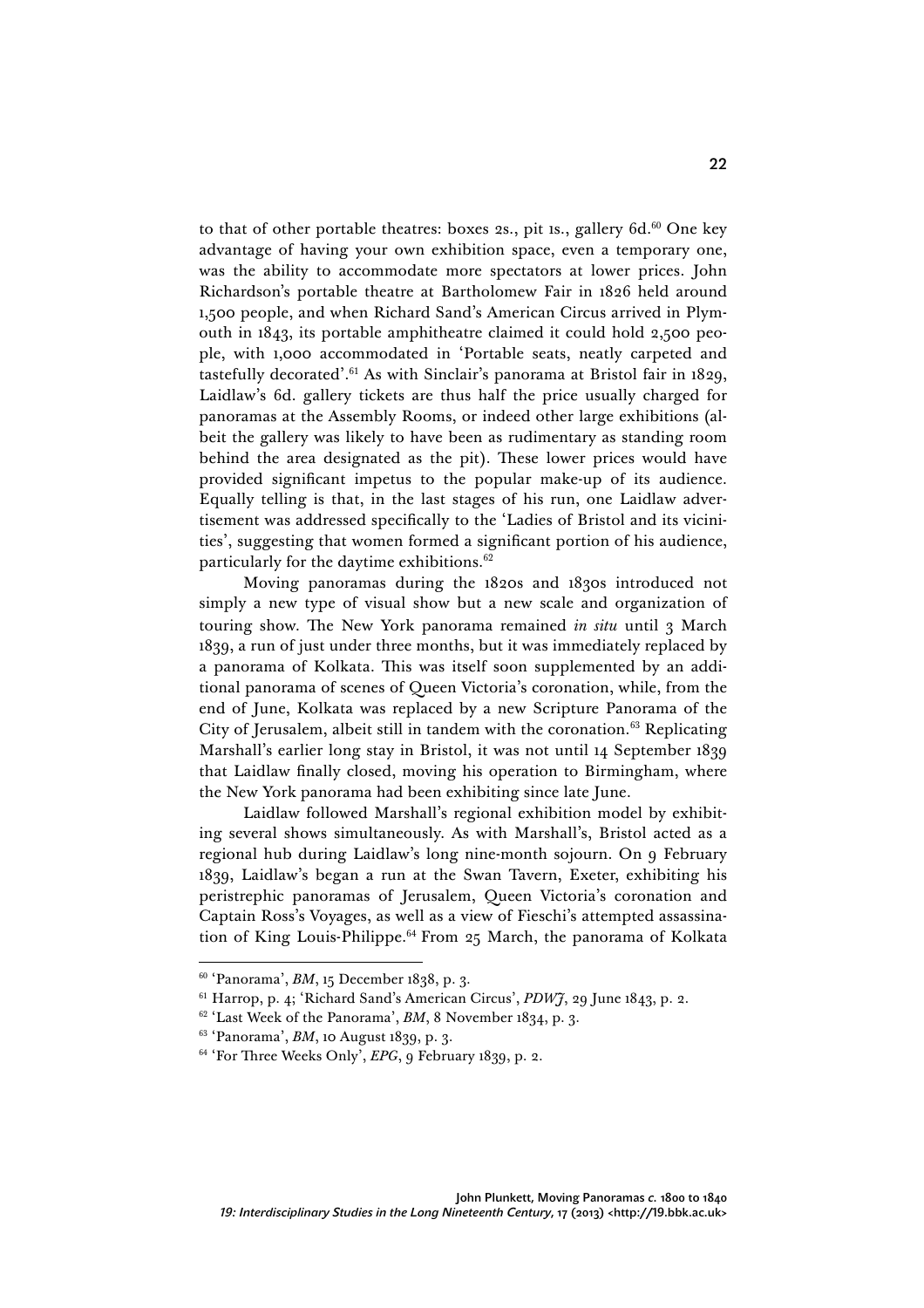was exhibited, before closing on 7 April as it was going to be shown in Bristol. Mapping the broader exhibition of Laidlaw's panoramas prior to their Bristol arrival demonstrates that his enterprise was conducted on a regional scale as it slowly moved across the nation; his panoramas had previous been exhibited at Manchester in a temporary building from early May 1837 to mid-November 1837.<sup>65</sup> He subsequently moved to simultaneous exhibitions in Liverpool and Dublin, opening with a double bill of the Jerusalem panorama and Captain Ross's Voyages at Liverpool from 9 December 1837, and at the Circus building at Lower Abbey Street, Dublin, on 30 December. The Liverpool exhibition closed on 5 May 1838 and that in Dublin in early November 1838: Laidlaw opened in Bristol around five weeks later.<sup>66</sup> So, just as exhibitions in Bristol and Exeter took place simultaneously, Laidlaw's panoramas in Liverpool and Dublin worked in tandem, creating their own miniature exhibition chain. Moreover, the maritime transportation of panoramas (Liverpool–Dublin–Bristol) highlights a touring network shaped by the difficulty of transporting such large-scale shows by road. (In 1843, it took the New Royal Equestrian Circus eight days to travel from Southampton to Plymouth, causing them 'considerable loss'.)<sup>67</sup>

Bristol, Exeter, and Plymouth regularly hosted panoramas from the early 1820s. To what extent though did shows reach beyond these larger cities? Just how widespread was their exhibition? Evidence suggests that there was at least intermittent exhibition in small towns, albeit these locations probably functioned as a useful stop-off on the way to somewhere larger. There are often unexplained gaps in the performance history of individual panoramas, which might well be due to their being shown in locales not large enough to have a newspaper. While Marshall's, for example, do not seem to have visited Cornwall, one show that did visit Truro in 1832 was Daguire's Revolving Dioramic Panorama of the French Revolution and Bombardment of Algiers.<sup>68</sup> Cornwall was a hotbed of Methodism at this time, and his advertisements made a special play of its respectability to religious groups:

<sup>65</sup> 'Panorama', *Manchester Times*, 7 May 1837, p. 1; 'Panorama', *Manchester Times*, 4 November 1837, p. 1.

<sup>66</sup> On the Dublin exhibition, see 'Panorama of New York', *Freeman's Journal*, 30 December 1837, p. 2; 'The Panorama', *Freeman's Journal*, 29 October 1838, p. 1.

<sup>67</sup> 'New Royal Equestrian Circus', *PDWJ*, 12 October 1843, p. 3.

<sup>68</sup> 'Mons. P Daguire', *RCG*, 10 March 1832, p. 3.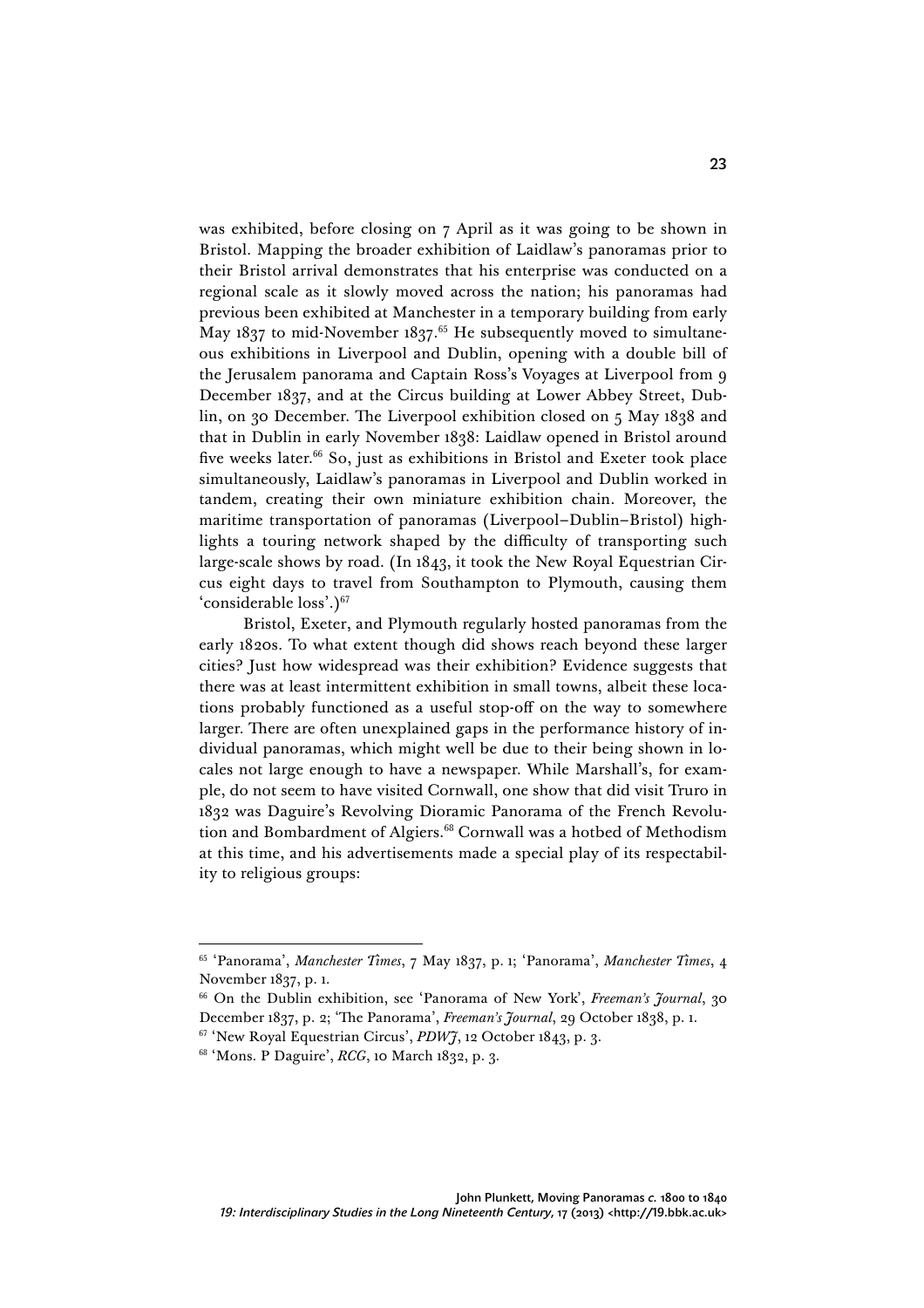The religious scruples against visiting Exhibitions are laid aside in case of Panoramas, the subject being founded upon facts, and are particularly patronized by Clergymen, Seminaries, Academies, and all Religious Classes of Society.<sup>69</sup>

Daguire's proclamation was not repeated in advertisements at other locations and was likely a local ploy rather than a generalized principle. Another show, a Panorama of the Siege of Algiers, left Exeter around 13 October 1827, before resurfacing, at the beginning of December 1827, at Barnstaple Assembly Rooms in north Devon, an area characterized by its remoteness and poor road links.70 Where had this canvas been exhibited in the intervening six weeks? To add to the complexity, while the scenes and advertisements precisely replicate those of Marshall's previously exhibited Algiers panorama, Marshall's name is not mentioned on the handbill and the *North Devon Journal* describes the Exeter visit as being by Barker's panorama.<sup>71</sup> It is possible that Marshall's canvas, already exhaustively exhibited, may have been sold on to Barker to tour more remote areas and smaller towns. Barnstaple's population was only 16,245, but the Algiers panorama (with the Battle of Navarino added on for good measure) exhibited throughout December 1827: it reopened on 4 February  $1828$  at a nearby town, Bideford, for a few days.<sup>72</sup> It subsequently moved back to Barnstaple towards the end of February 1828 for a second short run, even exhibiting in the even smaller but fashionable coastal town of Ilfracombe, (population 2,622 in 1831) for around three weeks in April 1828, before travelling on to Plymouth.<sup>73</sup> Was this north Devon tour principally a temperate place to winter much as a circus ceased touring during these months? Was Barker there only because Bideford was easily accessible by sea? Answers to these questions are tentative but the presence of the moving panorama in north Devon in 1827 and 1828 suggests that they reached well beyond larger urban centres, and that small towns were visited, often leaving little historical trace, as part of larger regional networks.

<sup>69</sup> 'Panorama', *RCG*, 10 March 1832, p. 3.

<sup>70</sup> 'Moving Panorama of the Bombardment of Algiers', *NDJ*, 6 December 1827, p. 1.

<sup>71</sup> 'Exeter', *NDJ*, 3 August 1827, p. 3.

<sup>72</sup> 'Panorama of the Battles of Navarino and Algiers', *NDJ*, 31 January 1828, p. 1.

<sup>73</sup> 'Panorama', *NDJ*, 6 March 1828, p. 1; 'Ilfracombe', *NDJ*, 17 April 1828, p. 2.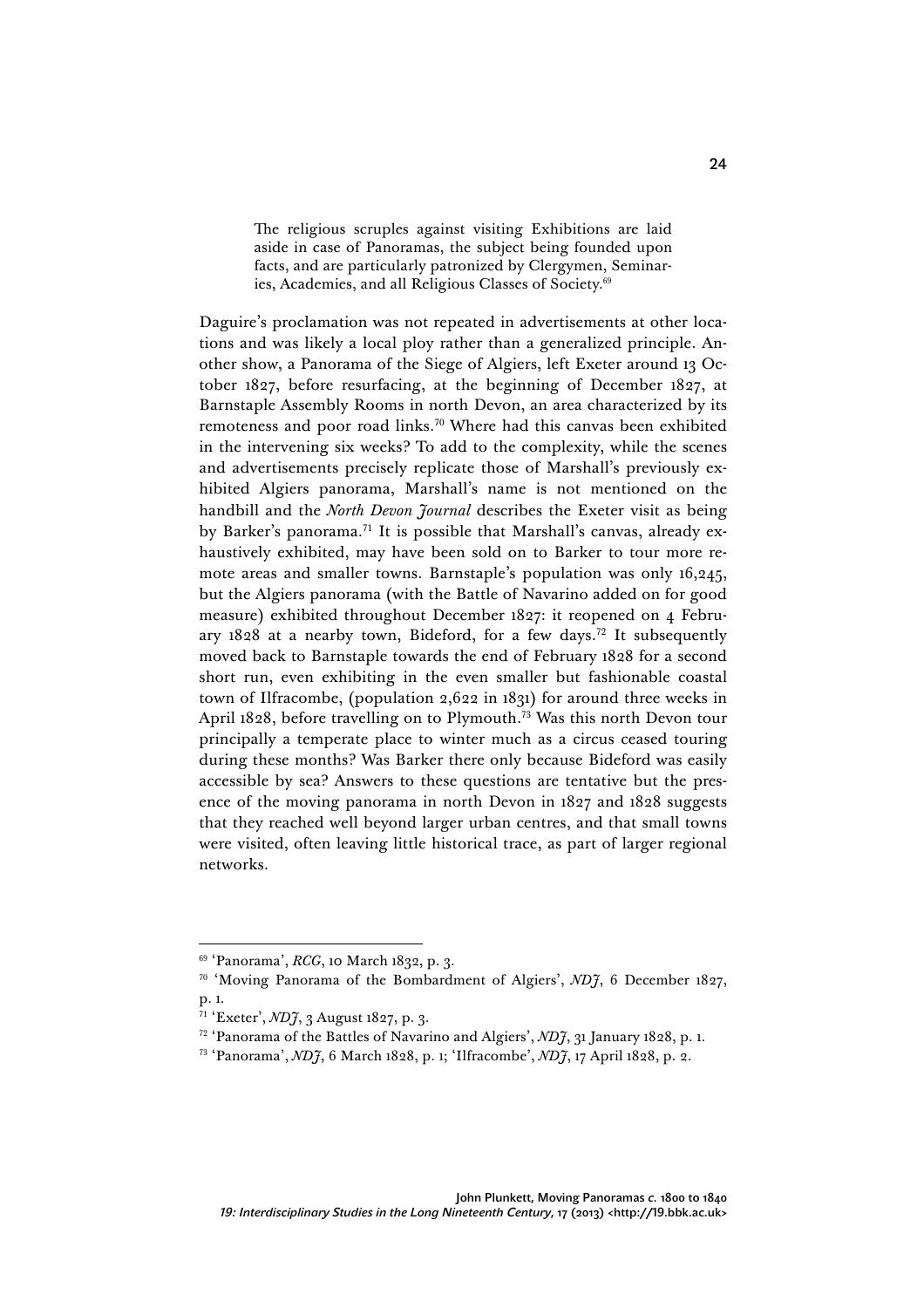## Local and global in the moving panorama

Most touring panoramas and dioramas depicted major national, global, and imperial events. An element of reportage was often augmented by the comforting appeal of a patriotic spectacle celebrating British naval and military victories as well as events such as the coronation of George IV. Trafalgar, Waterloo, the Battle of Navarino, the Bombardment of Algiers: these were helped to become part of popular memory through their panoramic replaying (aided by the appropriate music accompanying each individual tableaux, usually played by a military band). With the pervasive promotion of panoramas and dioramas as offering an experience of 'being-there', local audiences had the opportunity of a vicarious participation in the event. Their pleasure was not just from a sensory immersion in the scene, which has tended to be the aspect most focused upon by existing scholarship. Panoramic hyperrealism was never simply for-itself. The success of touring panoramas and dioramas was their ability to give audiences up and down the country a sense of belonging to their own nation. At a time when there was greater realization of the way far-off events were impinging on individual lives, the resultant sense of insecurity could be partially offset by the familiarity gained by the panoramic experience of 'being-there'.

25

Panoramas may have been touring shows replaying major national events but their extended runs and special buildings often embedded them firmly in the community. The most successful were those that specifically orientated themselves around, and integrated themselves into, local identities and concerns, often through astute strategies on the part of the showman. These could range from the relatively straightforward, such as securing the patronage of local dignitaries or providing local schools with discounted showings, to a range of more sophisticated tactics. Such strategies are part of the way that the panorama inserted the events they depicted into everyday life: the more 'national' events depicted by most panoramas could be connected to local concerns, the greater their impact in making that local audience feel part of the imagined community of the nation. This section focuses on a number of particularly successful panoramas to argue that their success stemmed from integrating themselves into the local community.

My earliest example helps to explain the incredibly long and successful run enjoyed by Laidlaw's panoramas in Bristol. The foundation of his success was the first panorama he exhibited, of the Bay and City of New York. Laidlaw gave this panorama, which was not exhibited in either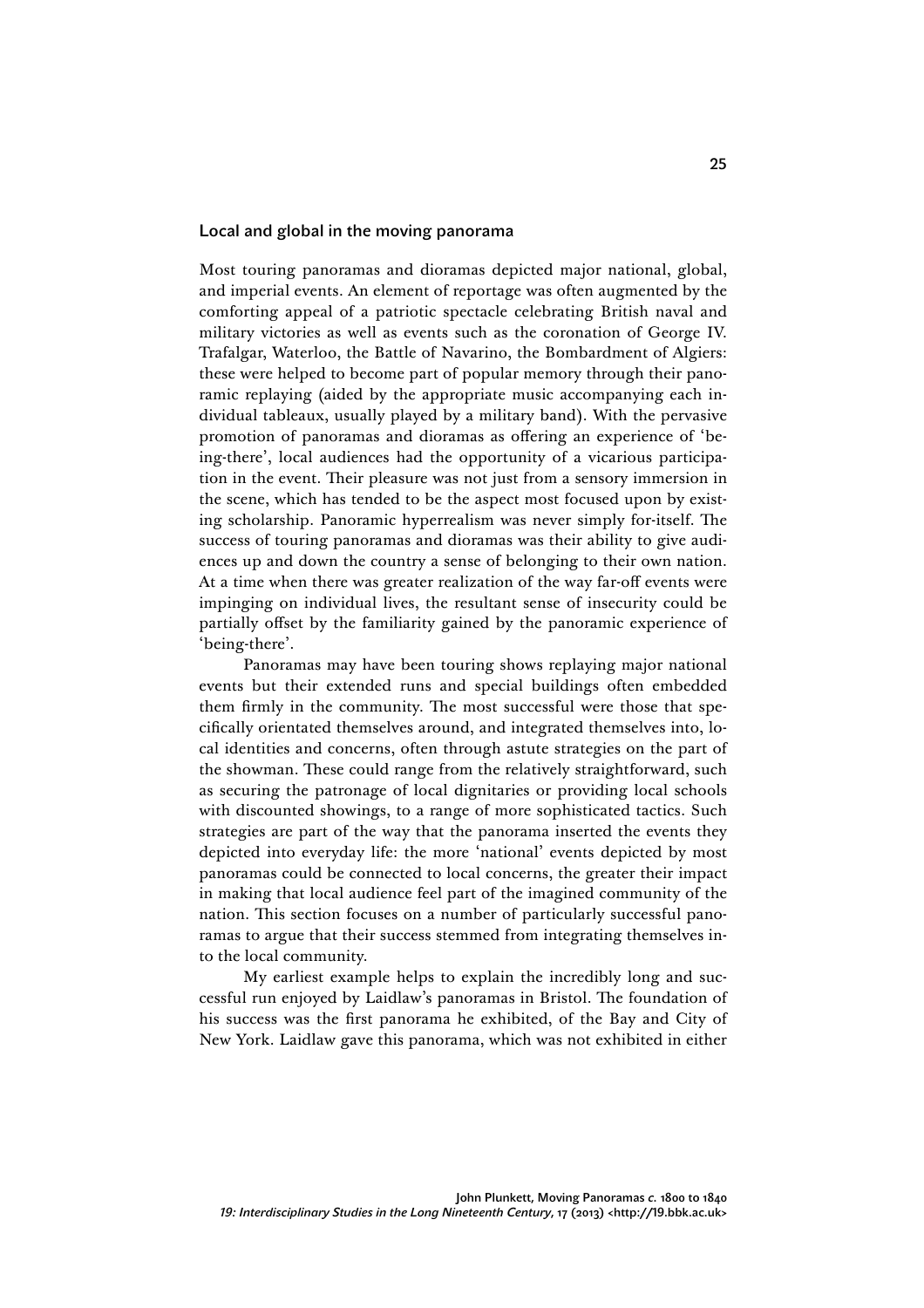Exeter or Plymouth, a local significance by cleverly connecting it to the recent launch of the *SS Great Western*. Designed by Isambard Kingdom Brunel as a transatlantic steamer and largely built in Bristol, it was part of a projected Bristol–New York route, which would provide an integrated transport route to London by linking with the Great Western Railway, the line for which was then under construction. The *SS Great Western* had departed for its maiden Bristol–New York voyage just over seven months previously on 8 April 1838; it arrived on 23 April, the speed of its crossing an engineering triumph. Laidlaw played on this new-found closeness with New York. A letter from three staff on the *SS Great Western*, all of whom were New York residents, was one of several communications published in the *Bristol Mercury* testifying to the panorama's veracity.74 They congratulated Laidlaw on exhibiting a scene now 'so interesting to Great Britain by the introduction of steam vessels, but particularly so to the inhabitants of Bristol, from the frequent and quick passages made by the *Great Western*'. <sup>75</sup> This letter, as with others published, is suspiciously on message and may well have been a puff.

Upon the return of the *SS Great Western* from New York in February 1839, Laidlaw celebrated by giving all receipts from the day to Bristol Infirmary, together with a five pound donation by himself, and announced he would subsequently provide free admission to all British charity schools 'in order to hand down to posterity that the Great Western was one wonder of the world, and LAIDLAW'S PANORAMA OF NEW YORK another'. <sup>76</sup> In associating his panorama so strongly with Bristol's civic pride and industrial progress, Laidlaw makes the panorama part of local culture rather than another touring show; yet the result is not parochial but rather the assimilation of New York into the daily lives of the city's inhabitants. By the end of March, upwards of three thousand children had reputedly seen the picture for free.<sup>77</sup>The New York panorama finally closed on 3 May 1839, a run of just under five months, and was replaced by that of Kolkata, replete with romantic orientalism and the procession of an Eastern prince with his mounted elephants.78 As a traditional mode of transport, the elephants provide a telling contrast with both the modernity of the *SS Great Western* and the mobility achieved by the

<sup>74</sup> 'Panorama of New York', *BM*, 2 March 1839, p. 3.

<sup>75</sup> 'To Mr Laidlaw', *BM*, 12 January 1839, p. 3.

<sup>76</sup> 'Return of the Great Western from New York', *BM,* 23 February 1839, p. 3.

<sup>77</sup> 'Panorama of New York', *BM*, 30 March 1839, p. 3.

<sup>78</sup> 'Panorama', *BM*, 18 May 1839, p. 2.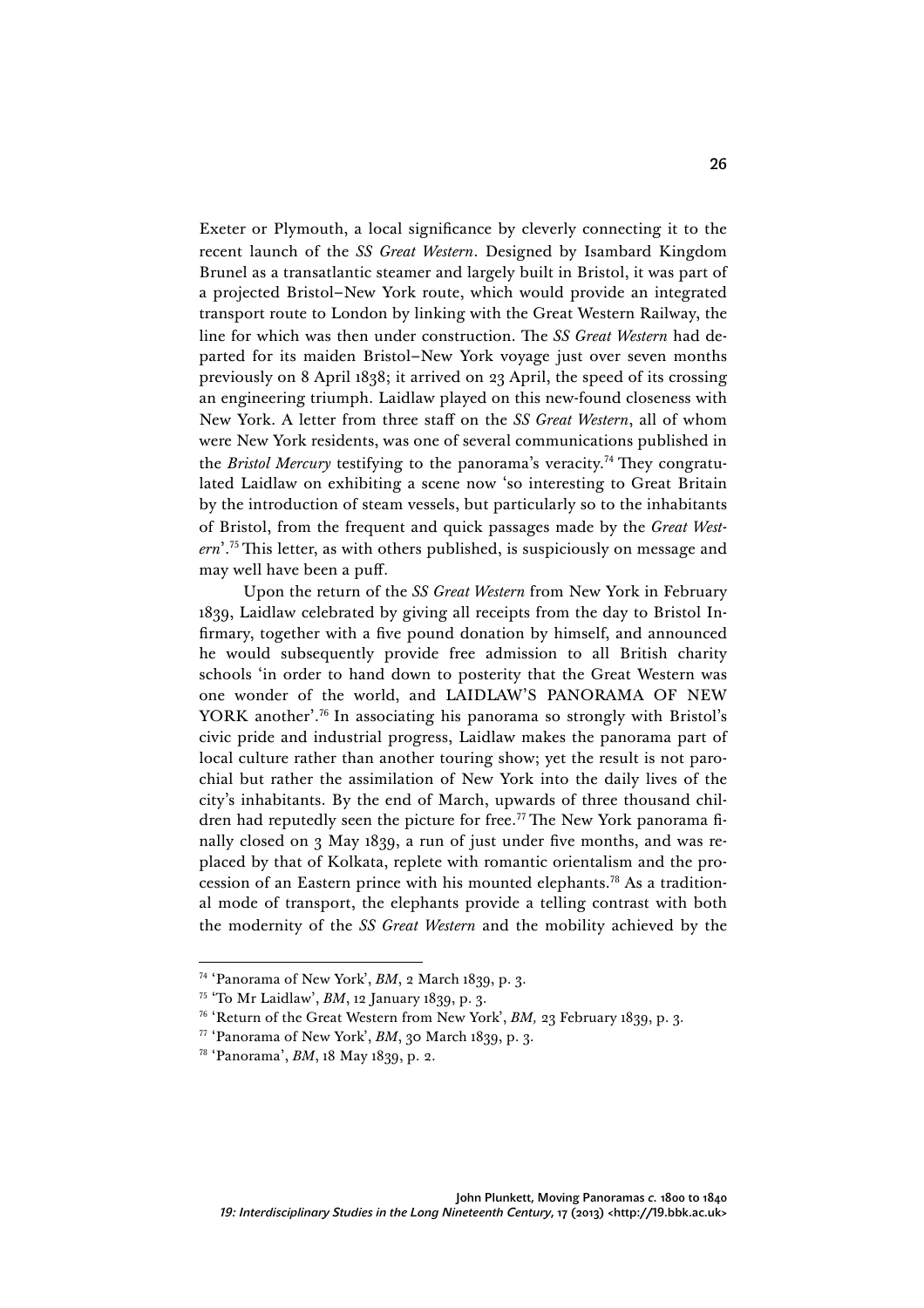panorama itself.79 The *Bristol Mercury* was in no doubt that the success of both shows was due to local interest in these far-off locations:

> The skill and enterprise of our citizens having brought New York within a fortnight's sail of Bristol, the panorama became at once an object of the most general and intense interest, and was, consequently, visited by thousands; and now that Bristol occupies a more prominent part than she once did with reference to her East Indian trade, the same interest is, or should be, felt with regard to Calcutta, which every citizen now has an opportunity of becoming acquainted with at a trifling charge. $80$

The panoramas of Kolkata and New York contributed to Bristol audiences' sense of their own global locatedness. These far-off cities were now part of the everyday. Such localizing tactics seem to have been a standard part of Laidlaw's showmanship; when previously exhibiting in Dublin, he had similarly advertised the New York painting as 'the doing of an Irish artist'. <sup>81</sup> Moreover, Laidlaw's role as lecturer similarly helped to shape his audience's experiences; he was particularly praised for his interpretative efforts, providing audiences with a narrative that worked to mitigate the grandness of the picture. The *Bristol Mercury* noted that 'the many accidents and upsets in the street (of which you give a most laughable account) take place in all large cities, especially crowded ones'. <sup>82</sup> Such humorous anecdotes not only enlivened the scene but humanized it: the bustling space of a New York street was turned into a comic moment rather than an alienating cityscape.

A similar show that fused the local and global took place in Plymouth in December 1841, when a grand fashionable fete and ball was staged at Plymouth Theatre Royal, complete with *tableaux vivants* and a moving diorama of the Taranaki area of New Zealand. British sovereignty had only formally been declared over the whole of New Zealand in May 1840, and the ball was staged to commemorate the first anniversary of the first group of emigrants' departure to New Plymouth, a colony in New Zealand populated by inhabitants from Plymouth and the surrounding area. The emigrants had arrived in New Zealand in March 1841, and a second-

 $79$  I am grateful to Mary Henes for this point in response to an earlier version of this chapter.

<sup>&</sup>lt;sup>80</sup> 'Laidlaw's Panorama of Calcutta', *BM*, 15 June 1839, p. 3.

<sup>81</sup> 'Panorama', *Freeman's Journal*, 30 January 1838, p. 2.

<sup>82</sup> 'To Mr Laidlaw', *BM*, 12 January 1839, p. 3.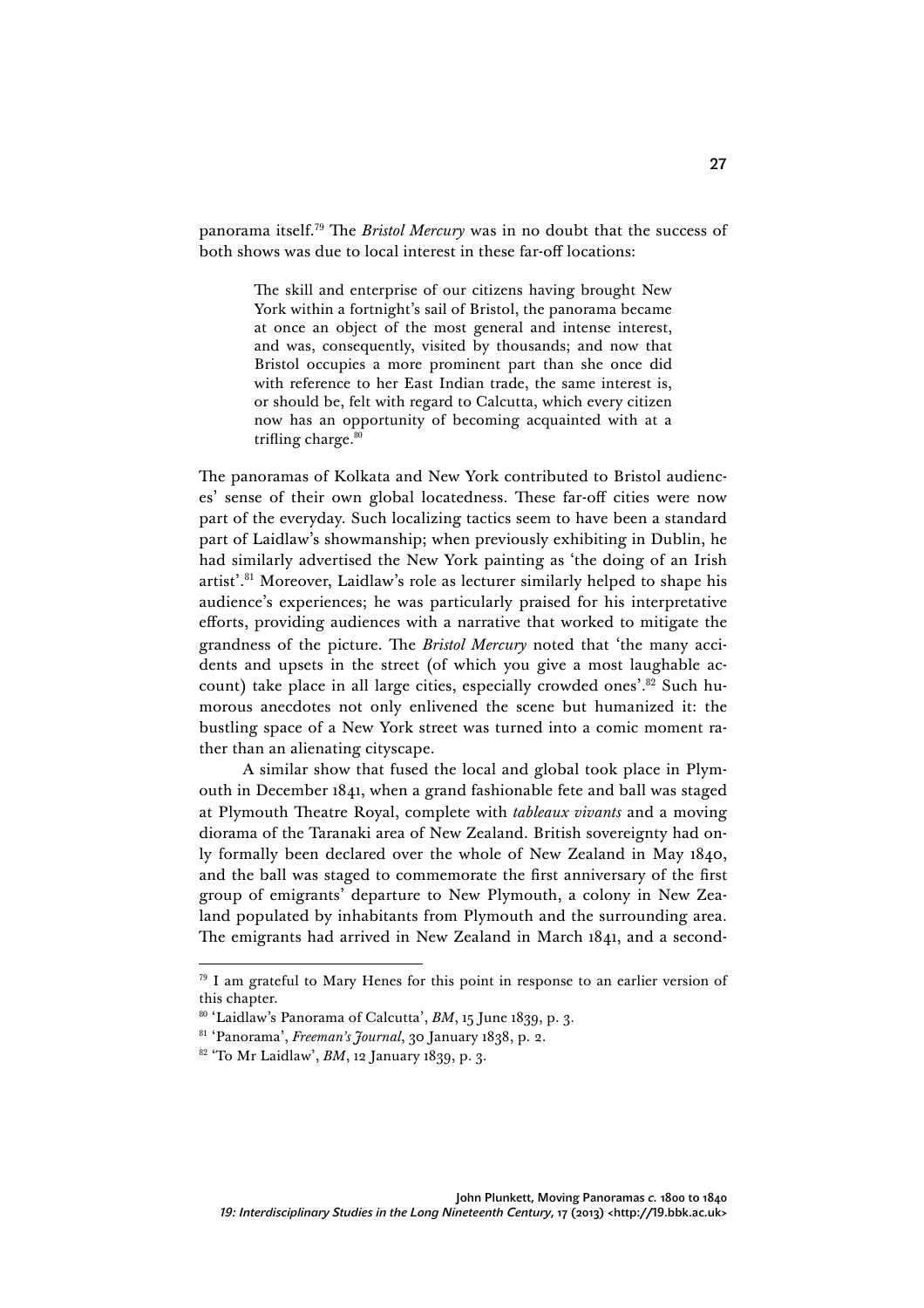ary aim of the ball was to raise funds to support their endeavour. The event was very much an elite occasion. Patrons included the Duchess of Somerset and Lady John Russell, while the Earl of Devon and the Mayors of Plymouth and Devonport were among the Stewards.83 To partake in the ball and performance, ladies' tickets were 7s. and gentlemen's 8s. 6d.; seats for spectators — who could watch both the diorama and the local gentry from an appropriate distance  $-$  were 4s., 3s., and 2s. 6d.<sup>84</sup>

Public interest was such that the event was moved to Plymouth Theatre Royal from the smaller Assembly Rooms: the pit and stage were converted to an enormous ballroom. The diorama was painted by a local artist and theatrical scene painter, Samuel Cook, based on sketches received back from the first settlers. Among the dioramic scenes were pictures of the colony of New Plymouth, a native village, and houses that the local inhabitants had built for arriving emigrants; it finished with a large moonlit view over Taranaki bay. Other large visual tableaux were exhibited between the quadrilles; these included pictures of missionary settlements, a group of natives and a view of Kororarika, the site at which Queen Victoria's authority over the islands was proclaimed. Dancing and dining went on until 4.30 a.m., and the occasion was a huge success with just over 1,100 people attending (the ball company consisted of 650 and the number of spectators in upper boxes was about  $450$ ).<sup>85</sup> It was so successful that it was repeated two nights later at reduced prices.<sup>86</sup> Like Laidlaw's panorama of New York, this event fused the local and global at a number of levels. It appealed directly to a local audience through its interest in New Plymouth and the friends and family who had emigrated. Yet its subject matter was obviously intrinsically global, a part of what James Belich has described as the 'settler revolution' of nineteenthcentury Anglo migration to Australia, New Zealand, Canada, and Ameri $ca<sup>87</sup>$ 

The far-off subject matter of New Zealand is further balanced by the fact that the diorama was produced by a Plymouth artist. Cook was a jobbing painter out of necessity, but was also a talented watercolourist who, partly due to the relative poverty of his family background, had to support himself through work as a scene painter and as a general decora-

<sup>83</sup> 'A Ball', *PDWJ*, 25 November 1841, p. 2.

<sup>84</sup> 'New Zealand Fete', *PDWJ*, 2 December 1841, p. 2.

<sup>85</sup> 'New Zealand Fete and Grand Ball', *PDWJ*, 23 December 1841, p. 2.

<sup>86</sup> 'Second Grand Ball', *PDWJ*, 23 December 1841, p. 3.

**<sup>87</sup>** James Belich, *Replenishing the Earth: The Settler Revolution and the Rise of the Anglo-World, 1783–1939* (New York: Oxford University Press, 2007).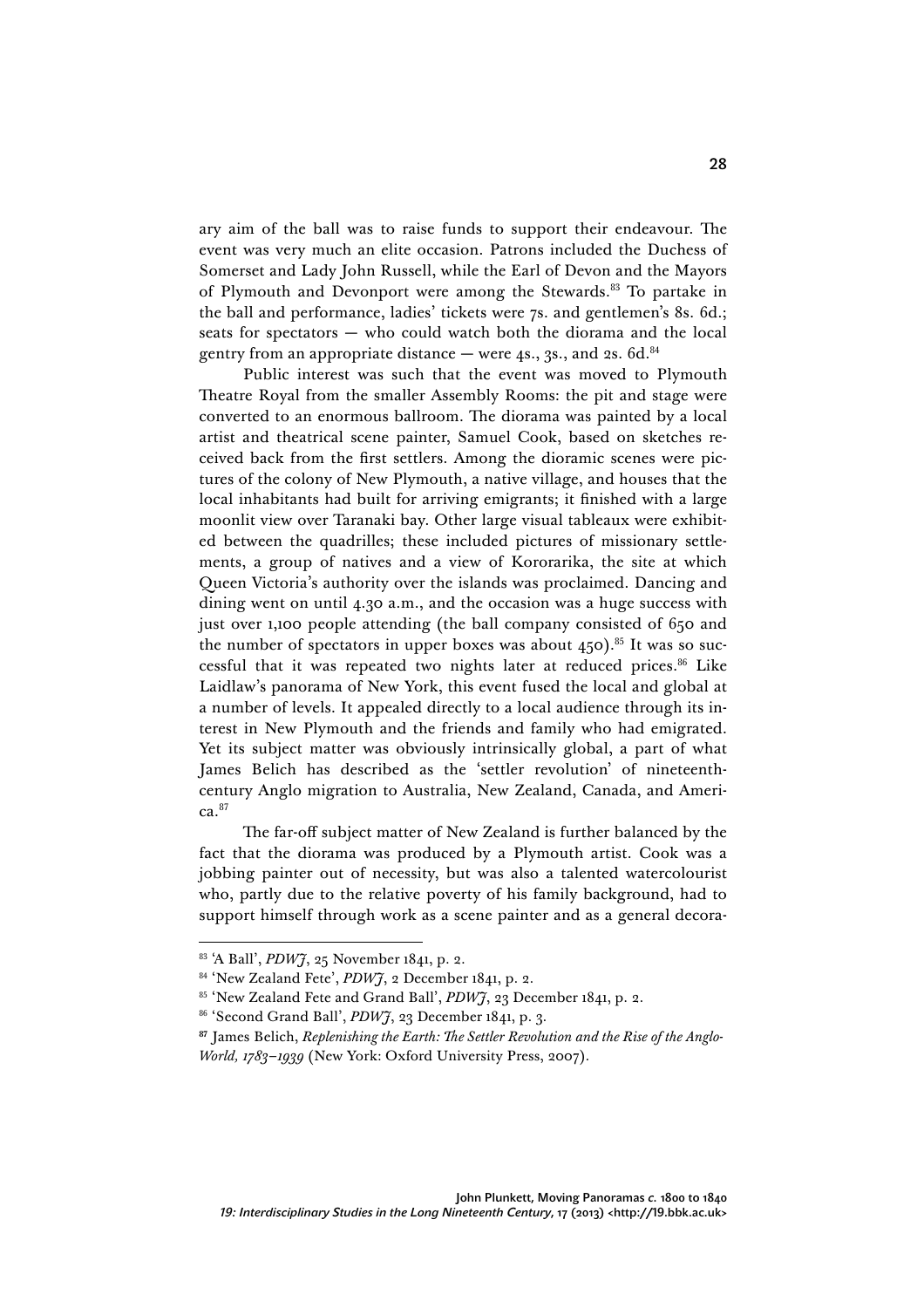tor (he had helped to renovate and redecorate Plymouth Theatre Royal in 1839 for example).88 Opportunities for local artists were limited and the panorama was one obvious way to remuneratively showcase his talents. Cook went on to paint other panoramas for regional exhibition. This local production exemplifies the rhizome-like proliferation of panoramas; it did not spread in a hierarchical, centrifugal fashion from London. In 1843, for example, Cook painted 'Scenes of the War in Afghanistan' which began its exhibition at Central Hall, Plymouth. It was 15,000 square feet of canvas and the audience were admitted four times a day for one shilling.<sup>89</sup> The 1839–42 Anglo-Afghan War, in which British and Indian forces invaded Afghanistan to counter fears of Russian influence, included the massacre of General Elphinstone's army upon its retreat from Kabul. Only one British officer made it to Jalalabad. While it is difficult to discern how graphically Cook depicted this military disaster, one tableaux was advertised as the 'scene of the Fearful Massacre of the British Army in its Retreat from Cabul'. The *Salisbury and Winchester Journal* similarly drew attention to his 'splendid and faithful representation of those far-famed scenes at once of awful disaster and of triumphant valour and success'.<sup>90</sup> While the global free-trade mobility promoted by the panorama might offer the prospect of a disembodied, frictionless journey of the kind enjoyed by Mr Booley, shows could not ignore the traumatic conflicts and struggle through which British interests were secured or lost.

Cook's Afghanistan panorama seems to have begun as a speculative venture and to have been more successful than anticipated. Partway through the run, it was announced that 'EXTENSIVE ALTERATIONS and IMPROVEMENTS' had been made in the machinery, and 'a spacious and convenient Gallery erected by which a large number of persons can be conveniently accommodated'. From Plymouth, it went on to Truro Assembly Rooms, before heading through Cornwall, calling at Helston and Penzance.<sup>91</sup> With larger touring shows only occasionally travelling as far as Cornwall, regionally based exhibitors could take advantage and exhibit in those spaces that were peripheral to standard touring routes. Local exhibitors enabled the exhibition of panoramas and dioramas in smaller towns and more remote areas. Few environs were missed and the regional exhibition of Cook's Afghanistan canvas is telling.

<sup>88</sup> 'Theatre Royal, Plymouth', *PDWJ*, 28 September 1839, p. 2.

<sup>89</sup> 'The Splendid Panorama', *PDWJ*, 16 March 1843, p. 2.

<sup>90</sup> Untitled, *Salisbury and Winchester Gazette*, 22 February 1844, p. 4.

<sup>91</sup> 'Assembly Rooms, Truro', *RCG*, 21 April 1843, p. 3.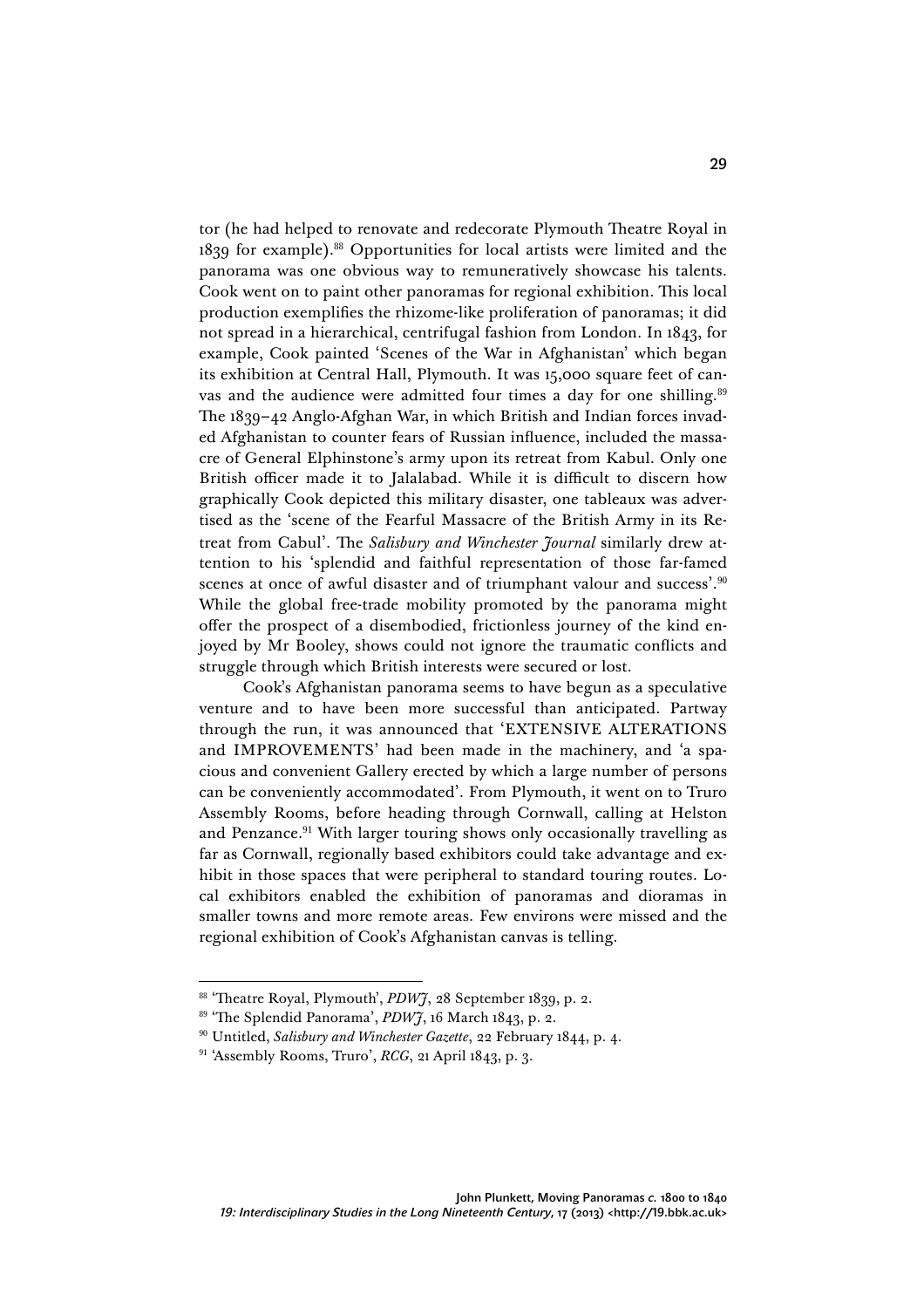In December 1843, following on from the Cornwall tour, Cook's panorama reappeared at the theatre in Tiverton (a small town around eleven miles north of Exeter), having been taken on tour by Mr Hay, the former lessee of both Exeter and Plymouth Theatre Royal, but now reincarnated as a panorama exhibitor as part of his 'Hay at Home' shows (based on Charles Matthew's famed 'At Home').<sup>92</sup> Subsequently, Hay exhibited in the south-coast towns of Southampton, Exmouth, Chichester, and Weymouth, as well as Exeter and Salisbury and probably other venues.93 Hay was a competent burlesque actor so his treading the boards is not itself remarkable; more telling though is the turn from theatre management to panorama showman. In contrast to the success of Cook's panorama, Plymouth and Exeter theatres both struggled in the early 1840s with poor attendances. In 1841, the *Plymouth and Devonport Weekly Journal*  noted that 'the Theatre has exhibited the melancholy spectacle of dispirited, and yet much above respectable, actors, playing to almost empty boxes'. <sup>94</sup> Hay gave up the Plymouth lease in early 1842; a council meeting noted that the theatre had lost £566 5s. over the previous six years and debated whether it be turned over to other purposes such as a Town Hall or Concert Hall.<sup>95</sup> Hay's choices exemplify the contrasting fortunes of the panorama and legitimate theatre. For an enterprising impresario, it is telling that in the early 1840s taking a panorama to smaller venues offered more prospects than running two established city theatres. Moreover, Cook's panorama was only one of a number of touring versions exhibiting up and down the country; at Tombland fair in Norwich in 1844, there were no less than four panoramas competing for custom, one of Waterloo and three of the war in Afghanistan and China.<sup>96</sup>

Laidlaw's and Cook's panoramas were far from the only exhibitions that created popular appeal by tapping into the local identity of audiences. Another contemporaneous show, Thiodon's Mechanical and Picturesque Theatre of Arts, both inspired local artists to create their own ver-

<sup>92</sup> 'Tiverton', *EPG*, 9 December 1843, p. 3; 'Splendid Panorama', *RCG*, 14 April 1843, p. 2.

<sup>93</sup> Untitled, *Salisbury and Winchester Journal*, 9 March 1844, p. 4; 'Exmouth', *Western Times*, 25 November 1843, p. 2; 'Afghanistan', *Western Times*, 11 November 1843, p. 11; 'The Panorama of Afghanistan', *Hampshire Telegraph*, 11 May 1844, p. 4; 'Chichester', *Hampshire Advertiser*, 26 October 1844, p. 8; 'Panorama of Afghanistan, *Western Times*, 14 October 1843, p. 3; 'Mr Hay', *TEFP*, 7 February 1844, p. 2.

<sup>94</sup> 'The Theatre', *PDWJ*, 4 August 1841, p. 2.

<sup>95</sup> 'Town Council', *PDWJ*, 5 May 1842, p. 2.

<sup>96</sup> 'Tombland', *Norfolk Chronicle,* 6 April 1844, p. 2.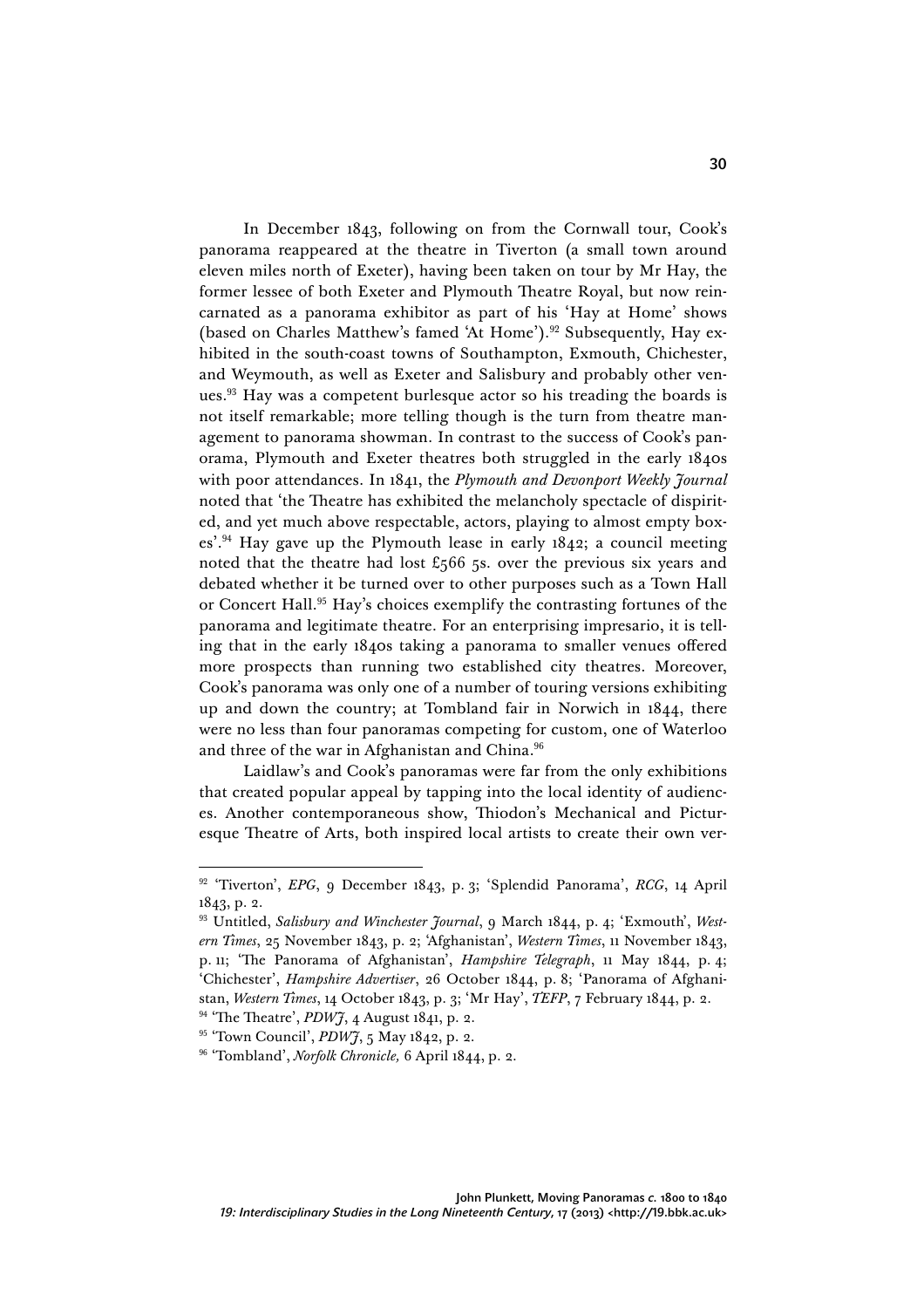sion and offered audiences views of their own locality. Thiodon's was one of a number of touring scenographic-mechanical shows; it was a mixture of scenic spectacle, using techniques developed by De Loutherbourg, and all manner of automata, including sixteen trumpets played by machinery. Thiodon's show was thus composed of 'beautiful Representations of celebrated CITIES, LANDSCAPES, SEA and RIVER VIEWS, &C., enlivened by Figures of Persons, Shipping, Carriages, Horses, and Other Aspects, with various aspects of Light and Shade; all the actions and movements representing nature'. <sup>97</sup> Thiodon initially visited Bristol, Plymouth, and Exeter across 1821 to 1822, and continued to regularly visit the southwest. His exhibition patterns mirror those of panoramas. Thus, come Bristol fair in September 1835 and 1836, he could be found at Bristol Assembly Rooms as part of two long runs in the city. At Easter 1839, when Thiodon's visited Plymouth after a gap of fourteen years, he erected his own theatre in Union Street like some of the other early panoramas; he stayed in residence for over two months until early June (the building was subsequently inhabited by Bromsgrove's performing lions, an example of how such venues were reused). As late as November 1855, Thiodon was returning to Plymouth, presumably to coincide with Plymouth fair.<sup>98</sup>

Thiodon's visits to Bristol in the mid-1830s inspired the two sons of the Bristol marine painter, Joseph Walter, to produce their own version of his dioramic scenes, the *View of Naples* and *The Rising Sun*. They exhibited these during the 1837 September fair with a full band; the *Bristol Mercury*  declared that its 'splendour of painting and mechanical ingenuity suffer little in comparison with the original'. <sup>99</sup> Like Laidlaw, Thiodon was also alive to the potential to connect his show with local audiences whenever possible. Thus, when Thiodon returned to Plymouth in January 1845 for a two-month visit, towards the end of his highly successful run, he paid tribute to his local audience with a new scene of Plymouth Sound and Breakwater; it was enlivened by a number of mechanical, moving boats representing well-known steam packets in the harbour, and ended with a grand display in which 'the Ships of War will salute, and be answered by the battery on the island'.<sup>100</sup> Two years earlier during a Bristol run, Thiodon had similarly advertised that part of his show which portrayed the *SS* 

<sup>97</sup> 'Thiodon's', *PDWJ*, 30 March 1839, p. 2.

<sup>&</sup>lt;sup>98</sup> 'St George's Hall. Stonehouse', *PDWJ*, 8 November 1855, p. 4. Another similar show, Wigglesworth's Theatre of Arts, visited Plymouth in March 1853.

<sup>99</sup> 'Two Young Men', *BM*, 9 September 1837, p. 3.

<sup>100</sup> 'Thiodon's', *DIPSG*, 3 May 1845, p. 2.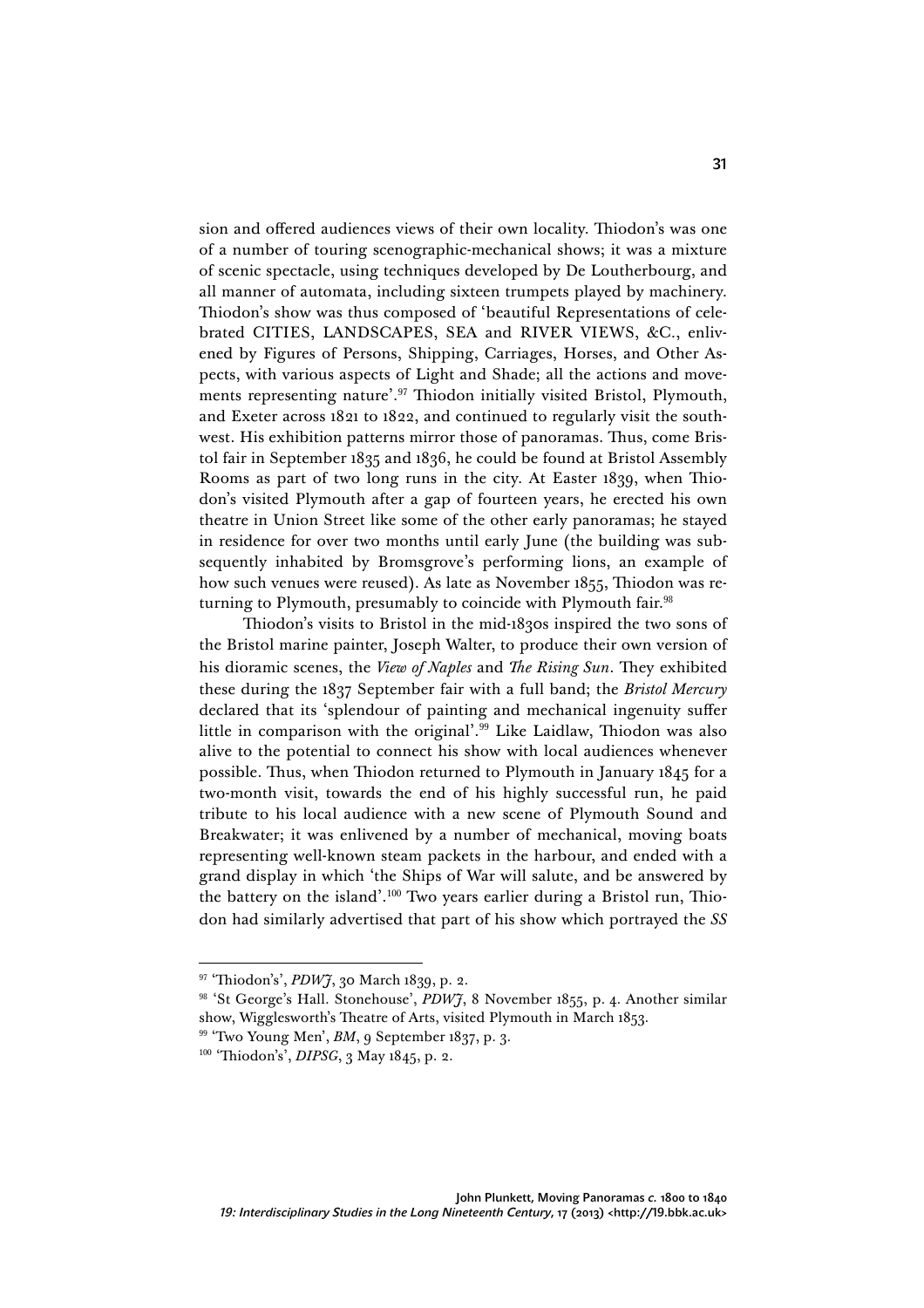*Great Britain* in full sail.<sup>101</sup> Finished in 1843 but not launched until 1845, the *SS Great Britain* was designed by Brunel and built in Bristol as a sister ship to the *SS Great Western*; it was intended for the same New York route that had been celebrated by Laidlaw's panorama of New York. Taken together, these episodes embody the creative, localized engagement between showman and audience: the two-way nature of this exchange is exemplified in the take-up of Thiodon's techniques by local producers and Thiodon's adaptation of his show to local audiences. Or, to put it another way, communities were happy to appropriate the novelties they desired from the latest visual shows even as the show's own modernity was itself modified by the encounter with those selfsame communities.

The moving panorama was instrumental in the development of an industry of picture-going in the period from 1790 to 1840. The model of a network of touring shows, pioneered by Marshall's in particular, gave panoramas a widespread and sustained exhibition. It is worth noting, moreover, that the moving panorama was only one of several types of large-format visual show that were touring the regions in increasing numbers. This article, for example, has not detailed the panoramas that were included in various pantomimes at Exeter, Bristol, and Plymouth theatres or the numerous dioramas that were also touring (there was a British Diorama at Bristol fair as early as  $1825$  for example).<sup>102</sup> At a time just prior to the burgeoning spread of cheap newspapers and periodicals, their extensive exhibition meant that the panorama was an important means of connecting local audiences with the global modernity they were living through. And while this study has used the south-west as a case study, the subject matter of the touring shows — the Bombardment of Algiers, New York, the Arctic Regions, the 1830 French Revolution, Waterloo, Kolkata — demonstrates that the identity of the 'region' as well as its inhabitants was being reshaped by the institutional development of the panorama itself and not just by the events its portrayed.

<sup>101</sup> 'Launch of the Great Britain', *BM*, 15 July 1843, p. 5.

<sup>&</sup>lt;sup>102</sup> 'The Diorama', *BM*, 7 November 1825, p. 3.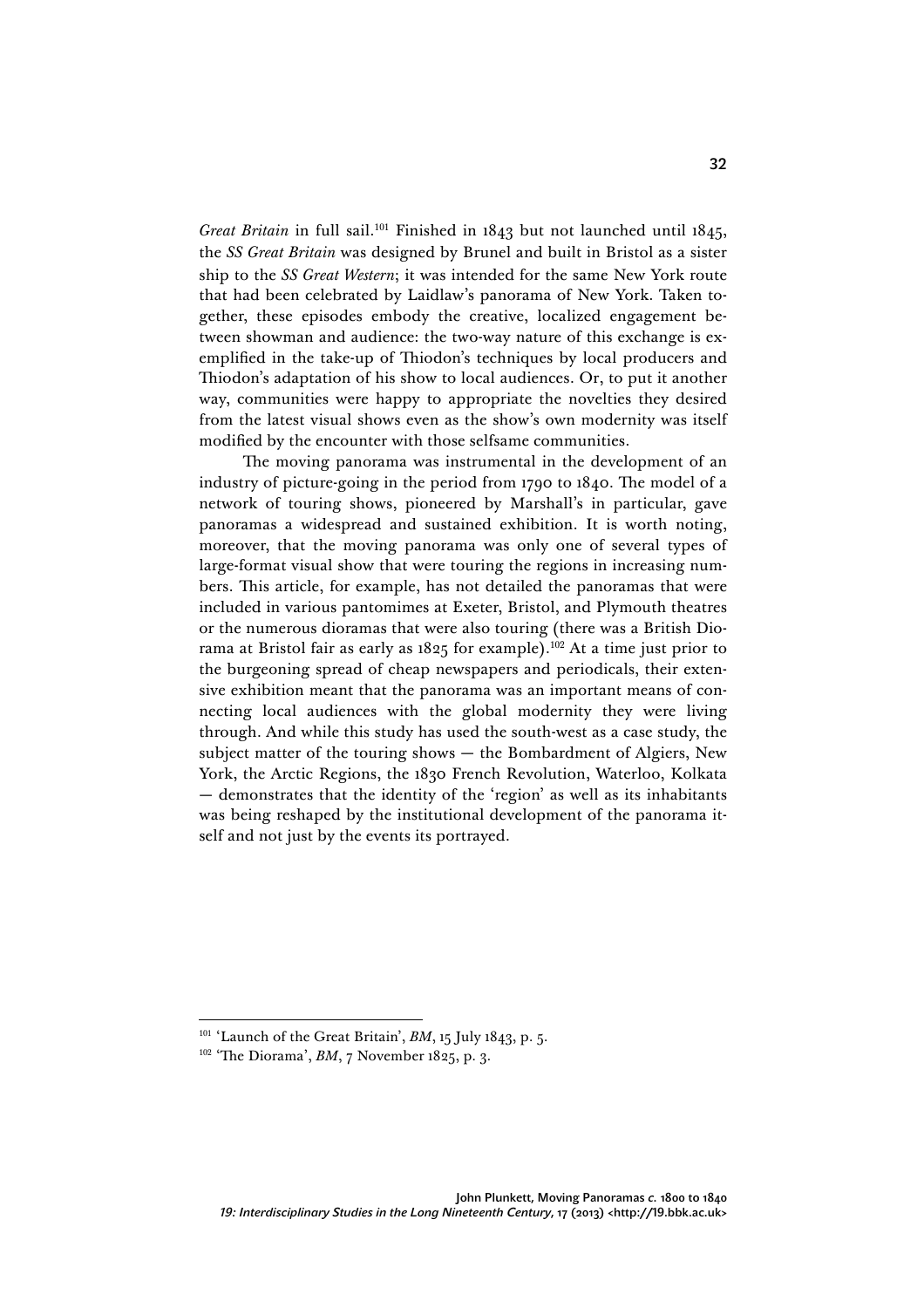| Fig 1: Marshall's Panorama Exhibitions in the South-West 1822-24                                  |                                            |                                                                 |                                |                                                                                     |
|---------------------------------------------------------------------------------------------------|--------------------------------------------|-----------------------------------------------------------------|--------------------------------|-------------------------------------------------------------------------------------|
| Panorama                                                                                          | Assembly Rooms,<br><b>Bristol</b>          | Masonic Hall,<br><b>Bath</b>                                    | Royal Circus,<br>Exeter        | <b>Plymouth Dock</b><br>and Old London<br><b>Inn Assembly</b><br>Rooms,<br>Plymouth |
| <b>Battles of Les</b><br>Quatre Bras, Ligny<br>and Waterloo                                       | 1 September<br>$1822 -$<br>18 October 1822 | 31 October 1822-<br>14 January 1823                             | 2 March 1823-<br>26 April 1823 | 5 May 1823-<br>9 August 1823<br>(at Plymouth<br>Dock until 3 July<br>1823)          |
| Franklin's<br>Expedition to the<br>North Pole                                                     | 7 April 1823-<br>16 June 1823              | 20 January 1823-<br>p                                           | 5 July 1823-<br>16 August 1823 |                                                                                     |
| Battle of Genappe,<br>Views of St Helena<br>and Funeral<br>Procession of<br>Napoleon<br>Bonaparte | 17 June 1823-<br>7 November 1823           | 20 May 1824-<br>24 June 1824<br>(now trading as<br>W. Barker's) |                                |                                                                                     |
| <b>Battle of Trafalgar</b><br>and the Death of<br>Lord Nelson                                     | 17 June 1823-<br>7 November 1823           |                                                                 |                                |                                                                                     |
| Coronation of<br>George IV                                                                        | 15 December<br>$1823 -$<br>7 February 1824 | 1 March 1823-<br>3 April 1824                                   |                                |                                                                                     |
| Bombardment of<br>Algiers                                                                         | 3 September<br>$1824 -$<br>8 October 1824  | 13 November<br>$1823 -$<br>15 February 1824                     |                                |                                                                                     |